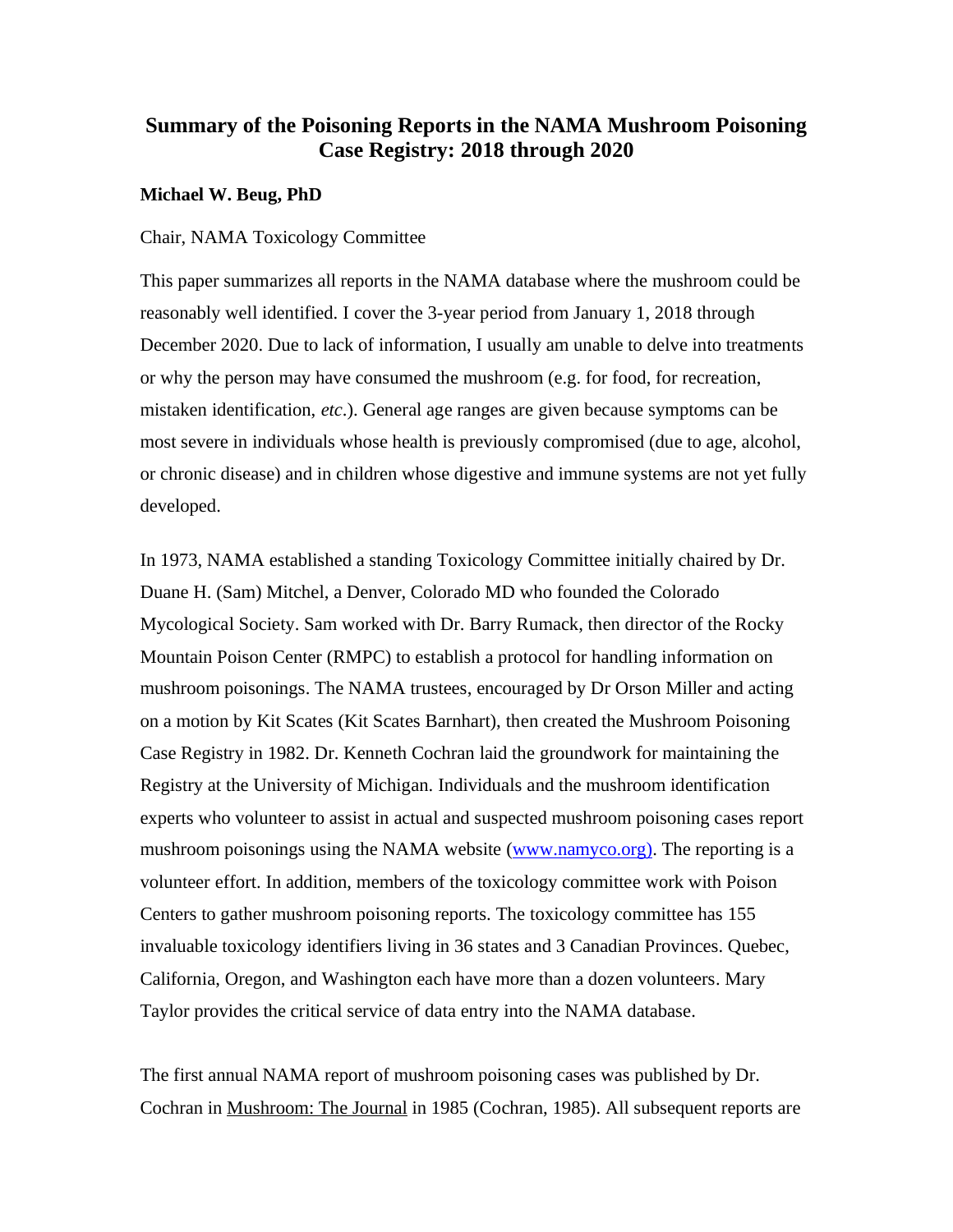in McIlvainea. An executive summary of each report is published in the Mycophile. Historically, mushrooms account for about 0.4 to 0.5% of total toxic exposures and NAMA was receiving reports for about 1% of mushroom poisoning cases. However, with new laws protecting individual privacy, the reporting to NAMA has dropped significantly. Furthermore, many people are finding it fast and easy to go to a Facebook mushroom group in the case of a poisoning incident. Unfortunately, there is no information at all about the cases handled through Facebook. Because of the low number of reports and because I have observed that poisoning trends become clearer in aggregate, I have ceased doing annual reports and instead have resorted to periodic summaries. I will continue to send breaking news to the Mycophile.

Sometimes one can be quite certain about what mushroom was consumed, and there is DNA confirmation of the species involved. At other times, it is just an educated guess based on mushrooms gathered near where the suspect mushrooms were picked or from pictures that the victim pointed out in a book or photos sent to the author.

I have generally not attempted to use the most current name but have followed the names used in the reports. The approach has also been that of a "lumper." For example, *Armillaria mellea* and *Laetiporus sulphureus*, are now recognized as complexes of several species, but there has often been no way to figure out what the actual culprit was, though by looking at the location one can sometimes make a good guess. Within a group of easily confused species, some species are far more toxic than others. Another confounding factor is that mushrooms can be contaminated by bacteria and molds and the symptoms from bacterial and mold contamination are extremely like most mushroom poisoning symptoms. I report one notable incident where *Listeria* on packaged imported Enoki mushrooms resulted in 36 illnesses and 4 deaths in 17 states. I have had a rash of reports of contaminated mushrooms from Asia. Some other cases certainly do appear to have been a result of consumption of spoiled mushrooms that were old before consumption or had been frozen raw (which allows the bacteria to keep growing). Also, for mushrooms growing in lawns, flower beds, along roads and on golf courses there is the question of contamination by insecticides, herbicides, or heavy metals. All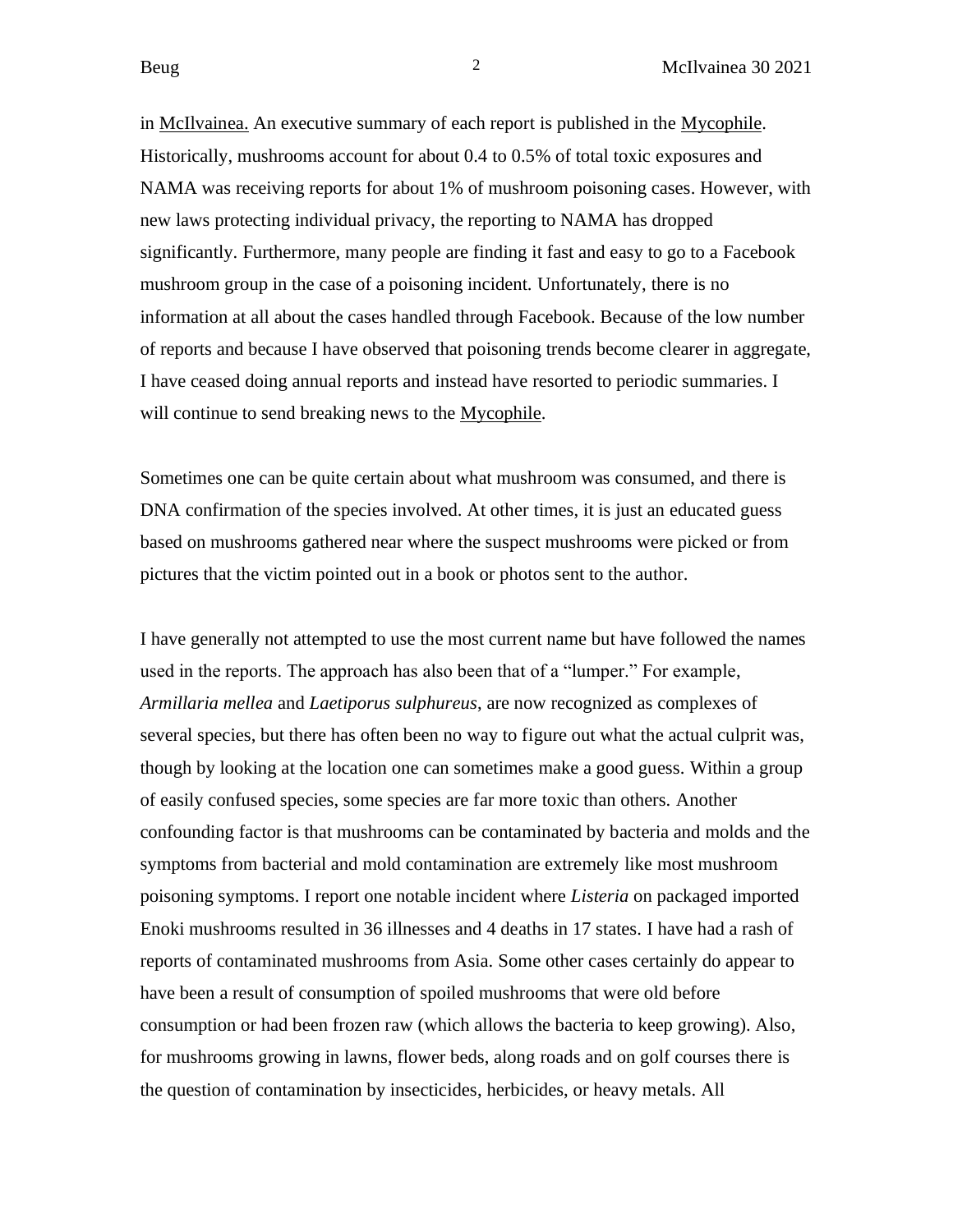mushrooms will take up toxic chemicals, most at concentrations reflective of the general environment. A few species, hyperaccumulate toxins and so pose a special risk in contaminated environments. Also, the toxicity of some species can vary significantly depending on mushroom age, part of the mushroom consumed, preparation method, specific habitat (woods versus lawns), and even elevation (examples include *Amanita muscaria, Gyromitra esculenta, Psilocybe cubensis, etc.*)

Alcohol is also implicated in some cases because there were individuals who said that they could eat the mushrooms if they did not drink alcohol. However, all the reported adverse incidents where someone ate mushrooms and consumed alcohol involved individual sensitivities, and not general toxicity. For example, in the tables below you will see where someone consumed morels without alcohol and had no problem, but when consumed with alcohol had a problem. However, this is not a general problem with morels. For the hundreds of people who have eaten morels and consumed alcohol with the meal when I have been present, there has not been a single adverse reaction.

I have tabulated all the reported dermatitis cases because that information has remained scattered. Cases of flagellate dermatitis caused by raw or undercooked *Lentinula edodes* remain common. As with all edible mushrooms, a few individuals suffered gastrointestinal distress from shiitake. For GI cases in general, I have included three tables – one for cooked mushrooms, a separate table for raw, undercooked, spoiled mushrooms, and a third table for mixed collections. Several incidents involved purchased dried mushroom assortments.

While I still sometimes see 50% quoted as a death rate for consumption of mushrooms containing amatoxins, and the death rate remains in that range throughout the poorer countries of the world, I calculated an 11% death rate for reported cases of people who became ill during the first thirty plus years of maintaining the NAMA database covering the period 1975 though 2005 plus scattered earlier reports (Beug *et al.* 2006). Furthermore, there were five liver transplants for a transplant rate of 3.5% in amatoxin cases from 1975 through 2005. In the period from 2006 through 2017, the death and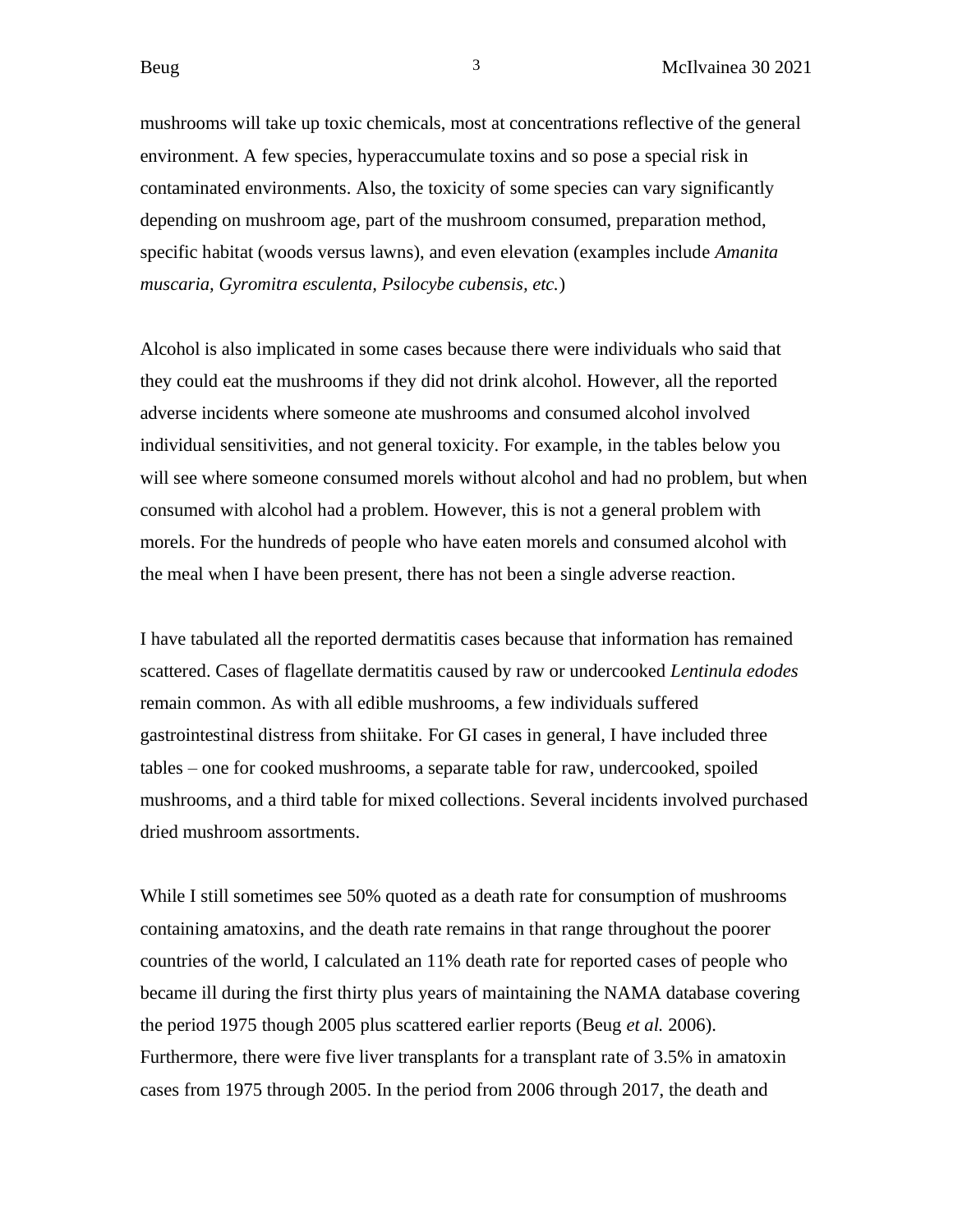transplant rates appear to have decreased, but the data is too fragmentary to be certain. Since 2017, my information about amatoxin cases has become even more spotty, though from 2018 through 2020, NAMA received 9 reports involving 6 different amatoxin containing species, including the first confirmed case from *Lepiota lilacina.*

I believe that if all doctors were on board with what Dr. Denis Benjamin and I call "best practices" (Beug, 2016), a death rate below 10%, indeed around 5% is possible. However, I am still seeing publications where the authors will publish a successful treatment credited to use of a procedure that has long been shown to be ineffective, thus keeping some discredited treatment protocols alive. These include activated charcoal (ineffective for all mushrooms if administered more than about 1 hour after mushroom ingestion), and for amatoxin cases use of Penicillin G and alpha-lipoic acid. The situation with N-acetylcysteine and milk thistle is unclear. Oral silibinin (milk thistle extract) is poorly absorbed, the IV silibinin experimental use trial has ended with no published results. Siliphos [silibinin complexed with soy lecithin (phosphatidyl serine) to make it highly absorbable] remains untested for amatoxin cases but has shown great promise in dealing with liver disease in general and siliphos is a strong competitive inhibitor of RNA Polymerase, blocking binding of amatoxins. IV fluids remain by far the best single intervention in amatoxin cases. Indeed, the IV fluids help prevent kidney damage in all cases involving diarrhea and vomiting.

Orellanine, the other deadly mycotoxin in mushrooms that people eat, was involved in just one incident involving *Cortinarius rubellus. C. rubellus* has caused many poisonings in Europe, though this is the first known case for North America. Orellanine, found in one other North American *Cortinarius* species, *Cortinarius orellanosus,* has resulted in one poisoning case reported a few years ago*. C. rubellus* is uncommon and is most often found in or near sphagnum bogs across the northern half of North America. *C. orellanosus* is very similar in appearance but is associated with hardwoods in eastern North America. Orellanine poisoning is characterized by a long latent period (often more than 1 week) followed by kidney failure.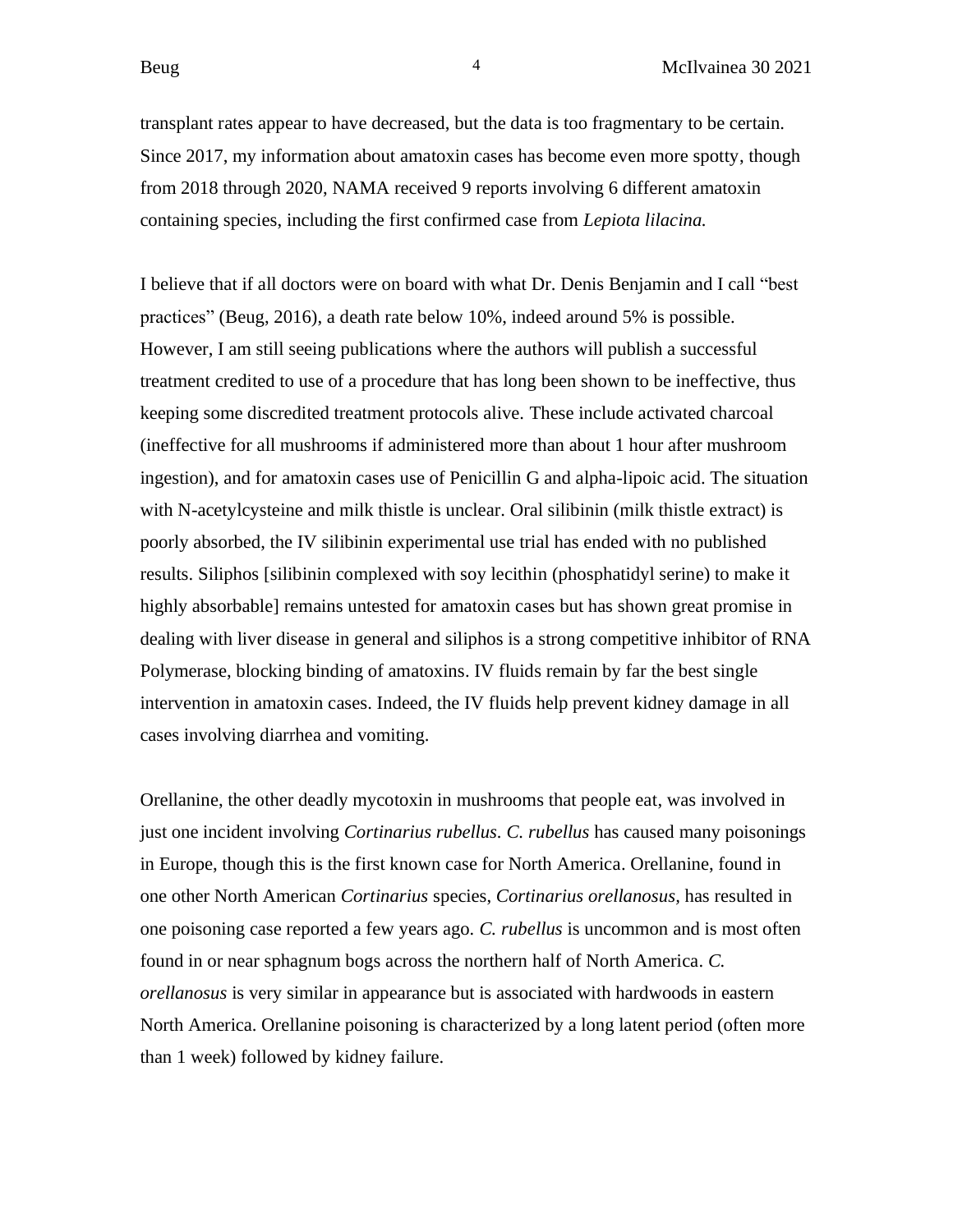There were no reported deaths from two other species of mushrooms noted for causing kidney failure, *Amanita smithiana* and *Paxillus involutus.* Though *Amanita smithiana* was at one time thought to contain orellanine, orellanine is not present. A toxin in A*manita smithiana* is allenic norleucine that is probably bound to a sugar in the mushroom. A second compound, chlorocrotylglycine, is also toxic. To date, I know of no deaths from *Amanita smithiana* and after a few months, kidney function is largely recovered*. Paxillus involutus* is distinct in not generally causing toxicity when the mushroom is initially eaten. Unknown chemicals, possibly proteins, trigger the build up of antibodies to the mushroom. The problem then arises if the mushroom is consumed again months or years later, triggering an idiopathic immune response that can be deadly. One *Paxillus involutus* case was reported. A toddler who consumed a small amount raw was rushed to the hospital and received prompt activated charcoal treatment. There were no symptoms.

In the past, cases have been reported where females (both human and animal) became ill from a mushroom ingestion and nursing infants (and nursing puppies) became ill (a puppy died) from toxins in the milk. I have no new cases of this type to report.

Though many people still eat *Gyromitra esculenta*, the large number of cases found in the past where there was liver and/or kidney damage (and many deaths in Europe) hopefully may lead individuals to cease this practice. Gyromitrin, the toxin in *Gyromitra esculenta, Gyromitra infula* and *Gyromitra ambigua* is also known to be highly carcinogenic, though highly variable in concentration in the mushrooms. *Gyromitra esculenta* usually causes many adverse events, including significant liver damage, but there were no adverse reports in this period. Hopefully mushroomers are learning not to eat *Gyromitra esculenta.*

I have long cited the severity of the poisoning symptoms from consumption of some (but not all) species in the Entolomataceae*.* The toxins involved are unknown and I had no recollection of any reports of people having eaten an *Entoloma* (including *Nolanea, Alboleptonia,* and *Leptonia*). In 2020, I personally dealt with one case of ingestion of a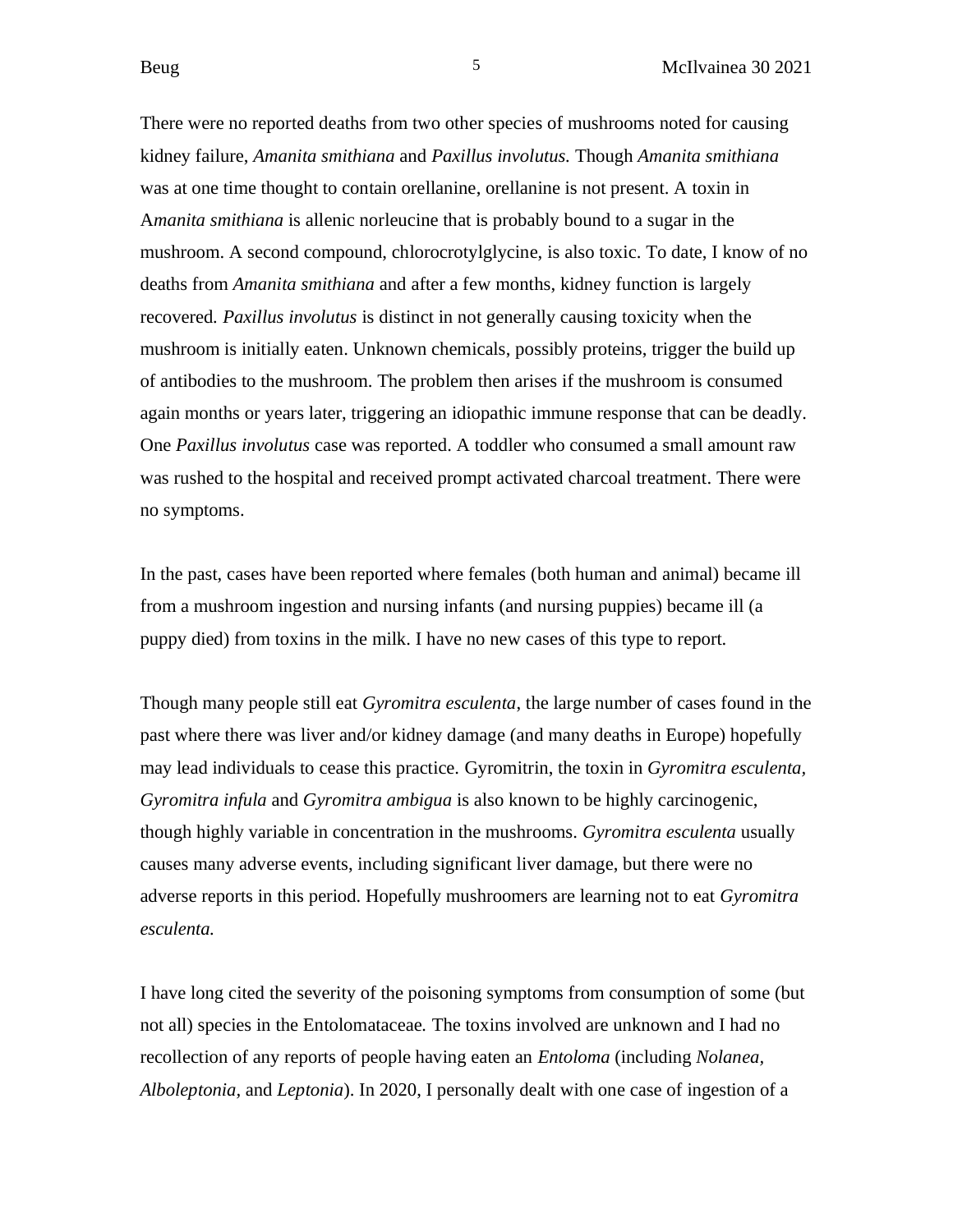large *Entoloma* in the *E. lividum* group and one case involving ingestion of a small amount of a *Nolanea* resembling *Nolanea sericea.* Both cases involved very serious symptoms requiring hospitalization. The *N. sericea* case involved liver damage, even though the amount believed to have been ingested was small.

The strangest case in the past three years is a very recent case where the patient made a tea from *Psilocybe cubensis* and injected the tea into his arm. It was a psilocybin micro dosing attempt gone very wrong. He survived after many days in the intensive care unit followed by three weeks in the hospital. He needs ongoing treatment. Cultures of his blood revealed bacterial growth and *Psilocybe cubensis* was cultured from his blood (from circulating spores?).

In addition to the individual reports on which the human cases are based, I have one summary report from the California Poison Control covering 2017 that gives one an overall sense of the number of cases a large Poison Center might have to deal with in a year. They had 1,038 mushroom ingestion calls. Of those 522 were treated at a health care facility. Of those treated, 16 suffered a major health issue including one liver failure leading to coma. Any of those cases that had been sent to NAMA would have shown up in my 2017 report. None are included here.

For many years now, Paul Kroeger, one the BC NAMA toxicology identifiers, has organized a team to track where *Amanita phalloides* is growing in the Vancouver B.C. area where they now have 100 known sites. They strive to locate and remove all fruitings before a dog or a human gets poisoned. Paul has developed a close working relationship with Raymond Li at the British Columbia Drug and Poison Information Centre (DPIC). They have provided a summary of the 39 symptomatic cases that they have dealt with for the period 2017-2020. Wherever possible, they have collected vouchers for symptomatic cases. When COVID dies down and life begins to return to normal, Dr. Mary Berbee will do the DNA analysis. Out of 40 vouchered asymptomatic cases, Paul noted that the most frequent asymptomatic calls to the poison center resulted from consumption of *Leucoagaricus* (6) and *Paneolina/Panaeolus* (5). Paul reports that "There were also a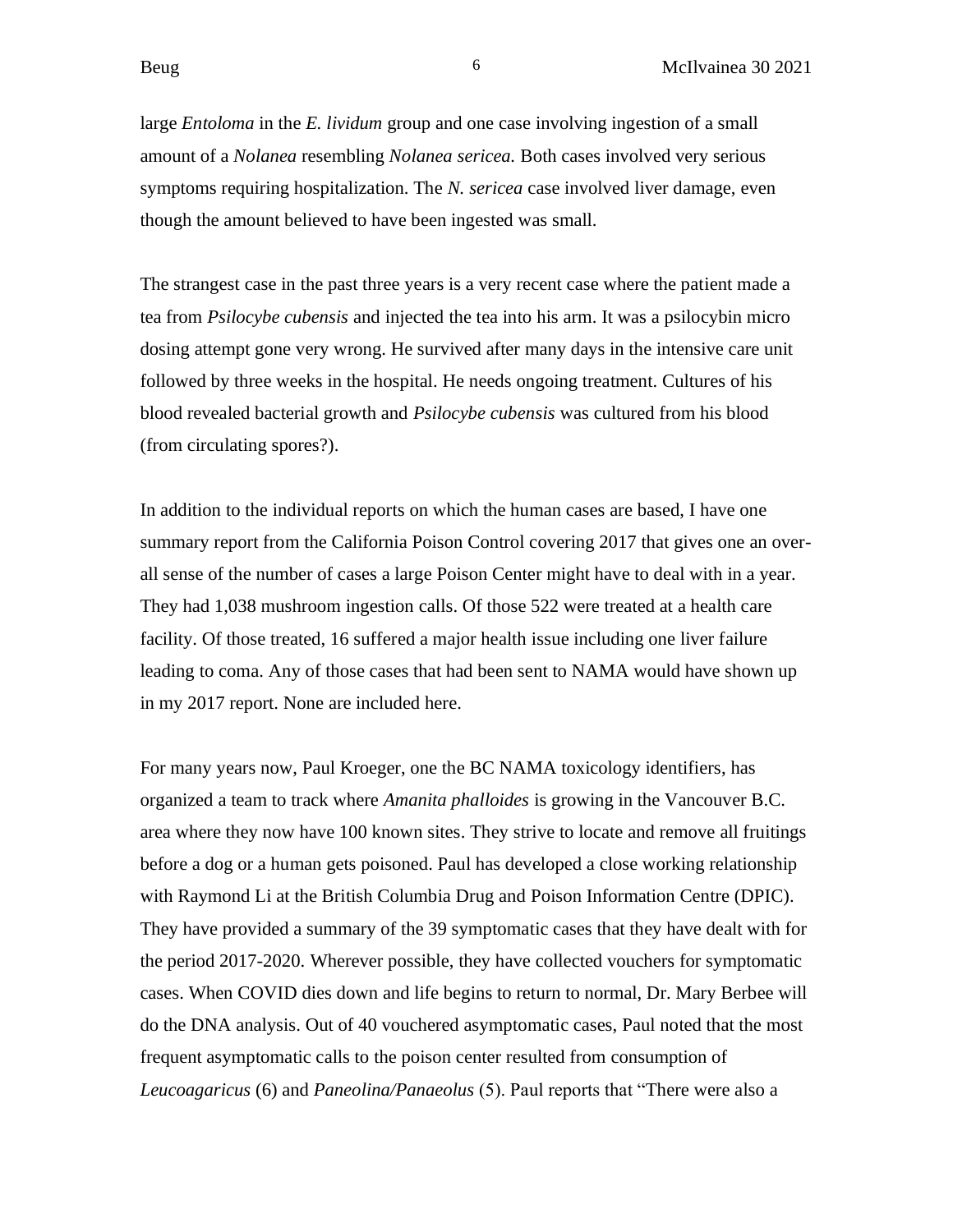tedious number of possible exposure cases where viewing photos allowed us to identify *Agrocybe praecox* or *A. pediades, Leucoagaricus leucothites, Marasmius oreades* or *Panaeolus foenisecii* (*Paneolina foenisecii*). Public awareness efforts warning of Death Cap mushrooms in urban settings resulted in many of these calls to DPIC".

For the first time ever, the winner of the award for the mushroom causing the most reported cases (9) goes to *Agaricus bisporus* in one of its many manifestations – "crimini", "baby bellas", "portobellos", or simply "button mushrooms". Second place goes to morels as a group (6). Morels are normally at or near the top of the list. There are 7 reports of adverse reactions from "chaga", usually consumed as a tea. However, the large number for "chaga" is due to intense scrutiny over multiple years. Normal reporting would have resulted in only two reports of an adverse "chaga" reaction. Do not assume much from the large number of "chaga" cases, but do observe some of the things people do to get themselves in trouble, like drinking old, moldy tea.

"Edible" mushrooms with a significant number of adverse events include *Leccinum* species (6), *Sutorius* (*Tylopilus*) *eximius* (4), *Armillaria mellea* complex (4), *Grifola frondosa* (4), *Hypomyces lactiflorum* (3); *Laetiporus sulphureus* and relatives (4); *Cantharellus* species (5). The severity of some of the adverse reactions with *Leccinum, Sutorius, Armillaria, Hypomyces,* and *Laetiporus* has resulted in my decision not to eat any of these species. I remain undecided about *Grifola.* I do not hesitate to eat chanterelles. Morels (which are poisonous raw) must be well-cooked. Indeed, many of the adverse reactions to any edible mushroom result from under cooking and I recommend thorough cooking for all mushrooms. It is also becoming clear that with *Leccinum* species, *Morchella* species and several other edible species, individuals can develop a sensitivity over time. Once sensitized, further meals lead to ever stronger adverse reactions. Thus, if you have had a bad experience with an edible mushroom, be very careful should you try the mushroom again. However, becoming sensitive to one mushroom does not mean you need to avoid all mushrooms.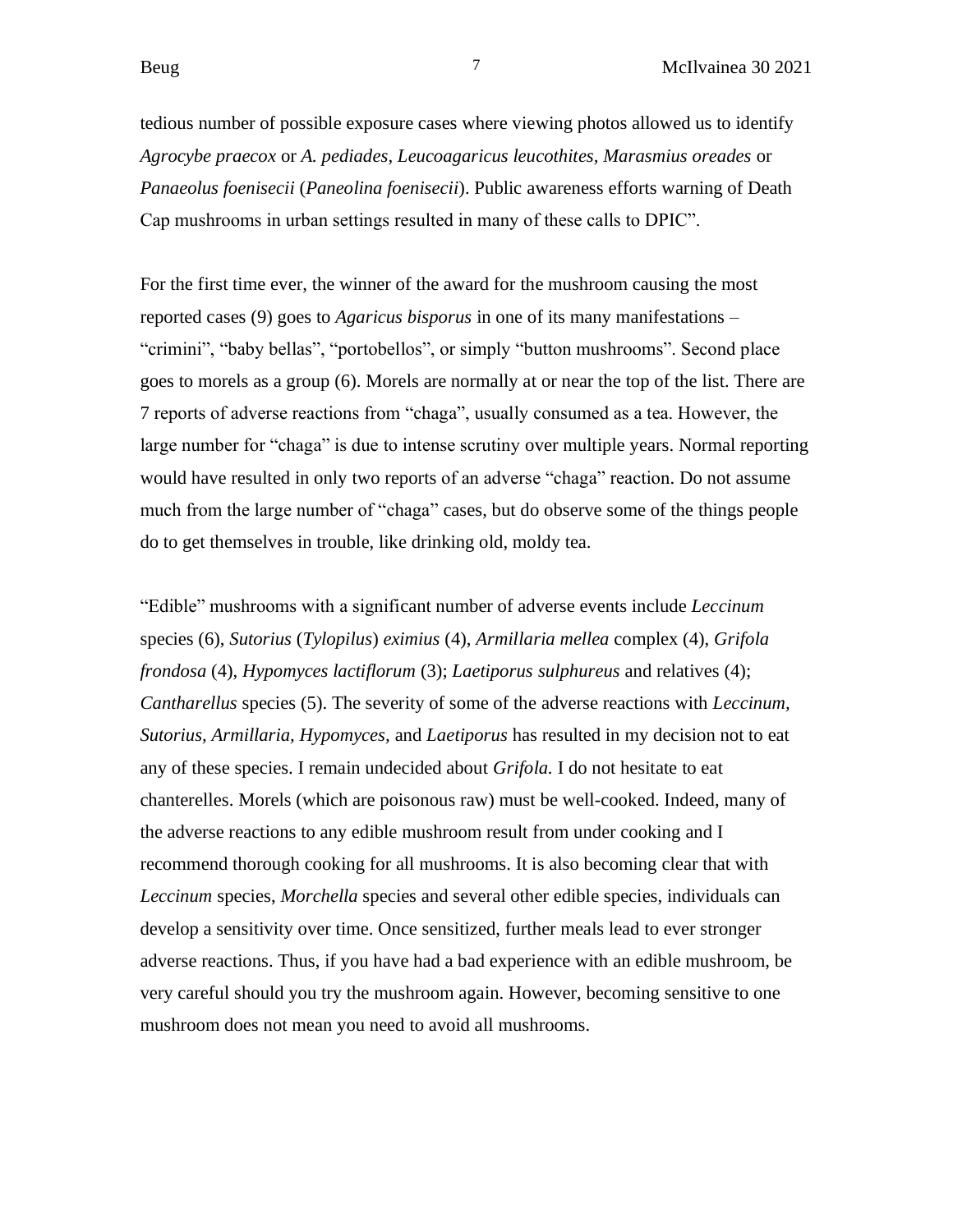The "Poisonous" mushroom that normally leads the pack for all mushroom poisonings is *Chlorophyllum molybdites.* The four people who consumed this mushroom raw discovered that it can cause very violent poisoning including bloody vomit and bloody diarrhea. Even cooked, two people discovered that *C. molybdites* is trouble.

Adverse reactions from *Psilocybe* species were, as usual, very under reported. There were just 7 case reports. In the right set and setting, consumption of psilocybin and psilocin can have exceptional medical benefits. I have been present at numerous psychedelic mushroom conferences where *Psilocybe* mushrooms were consumed. While events involving alcohol can be very boisterous and sometimes turn violent, even deadly, events involving psilocybin are very quiet and peaceful. In hundreds of cases where I have observed *Psilocybe* use, I have never observed a "bad trip" (and yes, on all but one occasion, I was simply an observer). However, misuse can have significant adverse consequences. In one example, a "bemushroomed" individual consumed an assortment of small brown *Entoloma* species and was severely poisoned. In a second incident, the individual experienced temporary paralysis, but fortunately was in a safe location and so no long-term harm resulted. The information from Paul Kroeger and Raymond Li about cases handled by the B.C. Poison Center illustrates that poison centers regularly deal with "bad trips". In two B.C. cases and one other Canadian case, two involving purchased *Psilocybe cubensis* and one involving purchased *Psilocybe cyanescens*, the symptoms do not match what I would expect from a simple "bad trip", but lead me to suspect that the purchased mushrooms had been adulterated with additional, more dangerous, psychoactive substances.

Isoxazoles, mainly muscimol and ibotenic acid, were the toxins involved in a total of thirteen cases reported to NAMA. The mushrooms involved were *Amanita multisquamosa* (2 cases), *Amanita muscaria* (5 cases), and *Amanita pantherina* (6 cases). In the case of one adult, atropine was used in treating an *Amanita muscaria* poisoning victim. Atropine is contraindicated in isoxazole cases since it exacerbates the toxicity of ibotenic acid and muscimol. The individual had consumed a very large quantity of mushrooms and after the initial treatment wound up with respiratory failure and an 8-day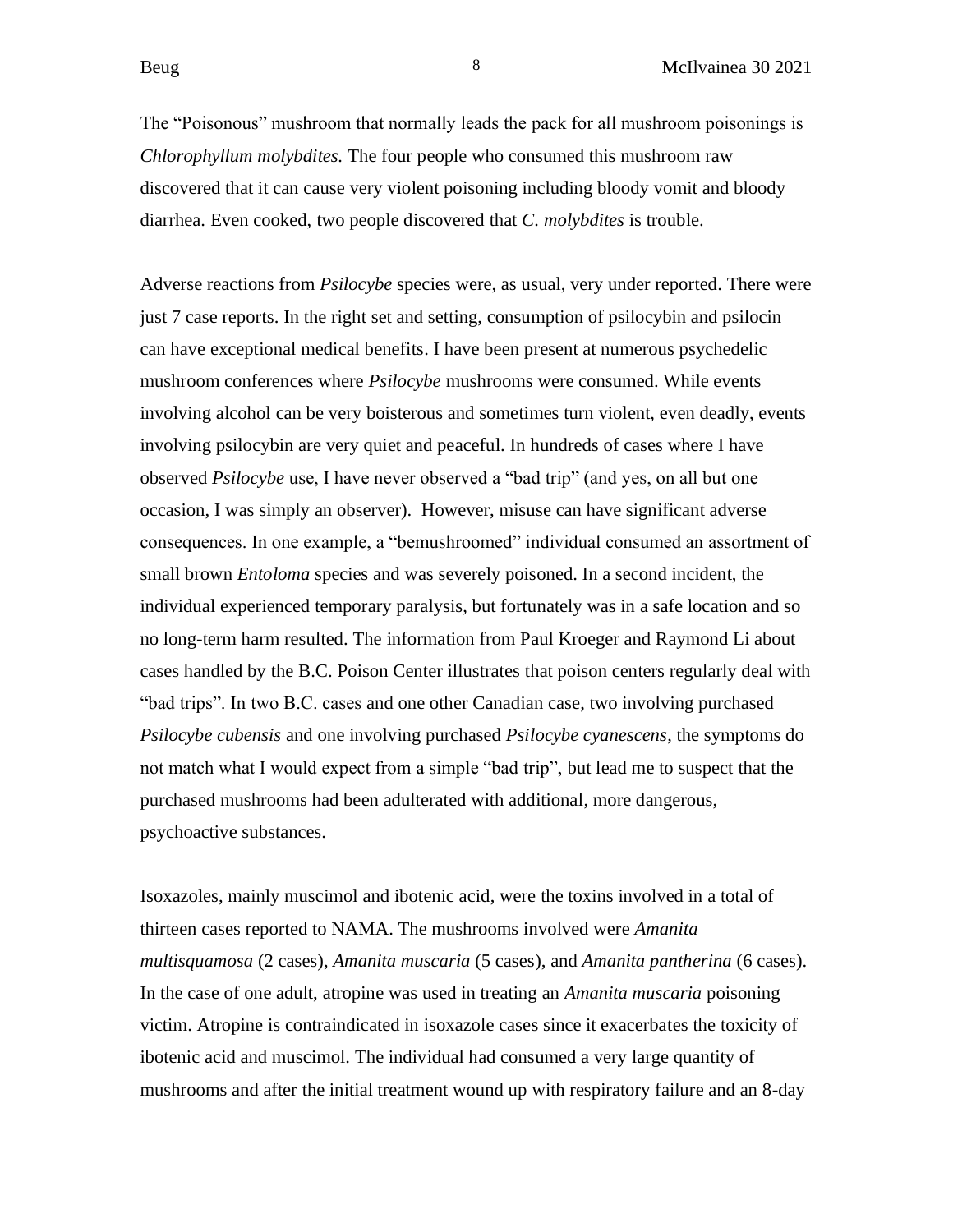hospital stay, very severe symptoms considering that full recovery normally occurs within 24 to 48 hours. In one case, a young child consumed an entire *Amanita pantherina*  cap. In a quick trip to the hospital, the child was treated with activated charcoal prior to any symptoms. Similarly, a young child who had consumed a roughly 15 cm piece of *Amanita muscaria* was rushed to the hospital, treated with activated charcoal, and did not develop any poisoning symptoms. *Amanita muscaria* and *Amanita pantherina* are both frequently consumed by individuals intent on getting high. However, consumption with the intent of getting high was only mentioned in one report. Isoxazoles are very nasty compounds to use to get high. Frequently, there is no memory of the event afterwards and the hospital bill for treatment can be significant.

This report contains the first record of a human death due to muscarine (a *Clitocybe*  species). Muscarinic symptoms are perspiration, lachrymation, and salivation accompanied by pinpoint pupils and gastrointestinal distress.

In examining animal poisoning cases, I continue to be struck by how frequently dogs (rarely cats) consume either *Amanita muscaria* or *Amanita pantherina.* Neither of these species is deadly in humans, but both can be lethal to cats and sometimes to dogs as well. The main toxins are ibotenic acid and muscimol. A confounding factor in treating cases involving *Amanita pantherina* and *Amanita muscaria* (as well as several other closely related species) is that they also contain some muscarine, which produces PSL symptoms (including perspiration, salivation and lachrymation, pinpoint, versus dilated pupils). Muscarine poisoning is counteracted by careful use of another toxin, atropine. However, atropine intensifies the toxicity of ibotenic acid and muscimol and its use can then lead to death if ibotenic acid or muscimol is present. In one case involving a human, I suspect atropine made matters much worse. In dogs who have consumed *Amanita muscaria* or *Amanita pantherina*, there was at least one death where atropine use was involved.

Debbie Viess, who follows the POISONS group on Facebook, reported that in the spring of 2020, three black domestic ducks rapidly fell ill after consuming *Amanita pantherina*  one morning. The symptoms were so serious that the owner had expected to have to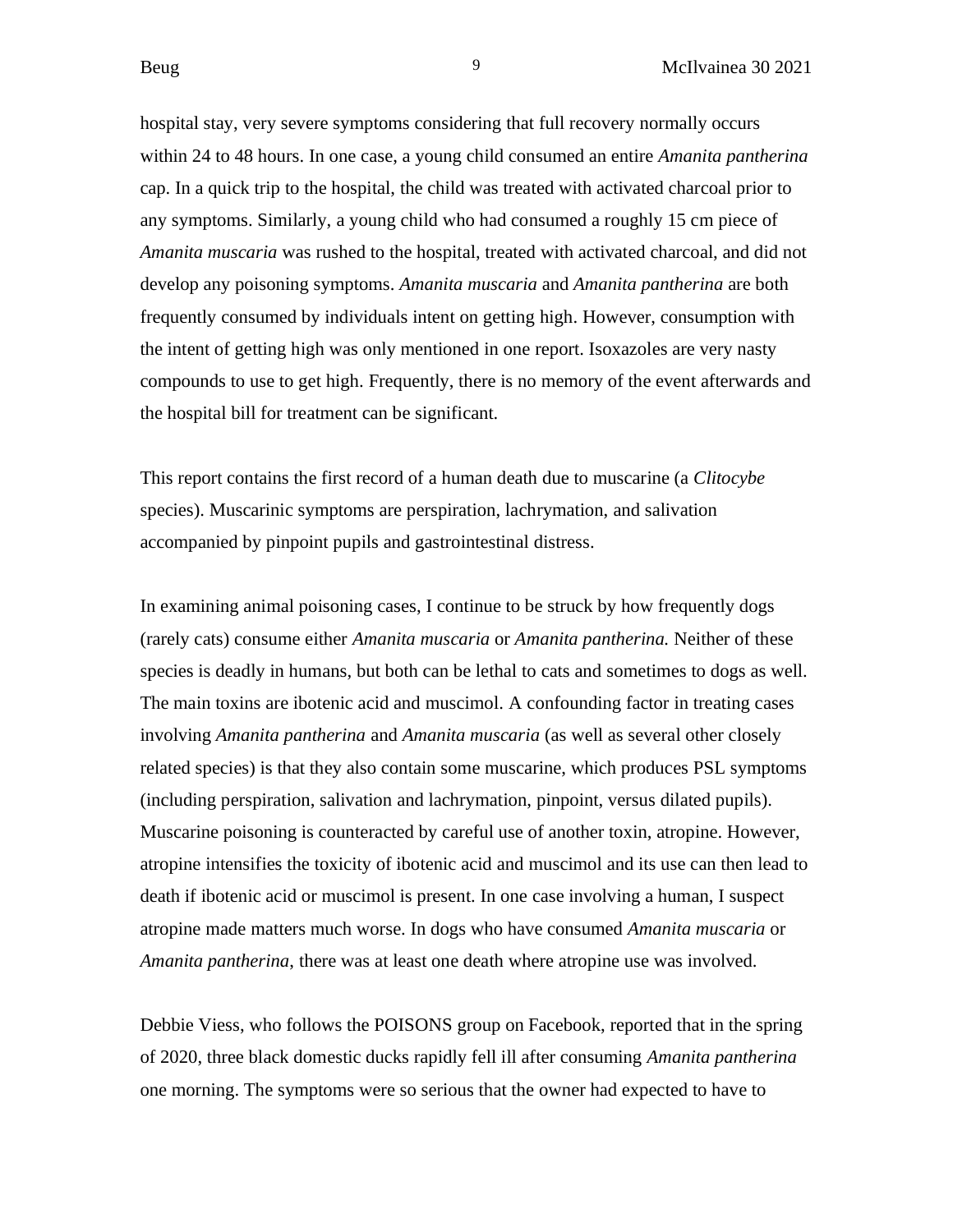euthanize the ducks. However, 24 hours later, the ducks had recovered completely with just rehydration overnight. This is the first report of any kind of mushroom poisoning NAMA has received regarding birds. Debbie also reported that the POISONS group frequently deals with dogs poisoned by ingestion of *Armillaria* species. However, only one such case was reported to NAMA.

Dog deaths from consumption of mushrooms containing amatoxins remain a critical problem. Survival of a dog after consumption of amatoxins is rare, but not unknown. A ray of hope comes from a recent report, "Clinical recovery of 5 dogs from amatoxin poisoning using an adapted Santa Cruz protocol for people" (R.C. Goupil, 2021). The report from BC of a famous movie star dog surviving consumption of *Amanita phalloides*  can probably also be credited to the use of the "Santa Cruz protocol". However, in the one other recent dog case involving use of a biliary drain, the puppy died.

There were deaths of dogs from *Clitocybe* and *Inocybe* species due to muscarine. In addition to the reports that NAMA received, Debbie Viess reported that the POISONS group of Facebook regularly deals with dog poisonings from both *Inocybe* and *Clitocybe.*  Atropine is effective in muscarine poisoning cases if ibotenic acid and muscimol are not also present. One other case with very few details involved the death of two dogs who ingested *Amanita* (*Saproamanita*) *thiersii.* This is a first report for this species. In one of the human cases, the people thought that they were consuming *Amanita* (*Saproamanita*) *thiersii* but consumed the very toxic but not lethal *Chlorophyllum molybdites.* Dr. Britt Bunyard and coauthor Jay Justice in Amanitas of North America report that though *Amanita thiersii* is eaten in Mexico, it should be considered toxic. The odor varies from mild to like decaying meat and the taste is mild to bitter metallic.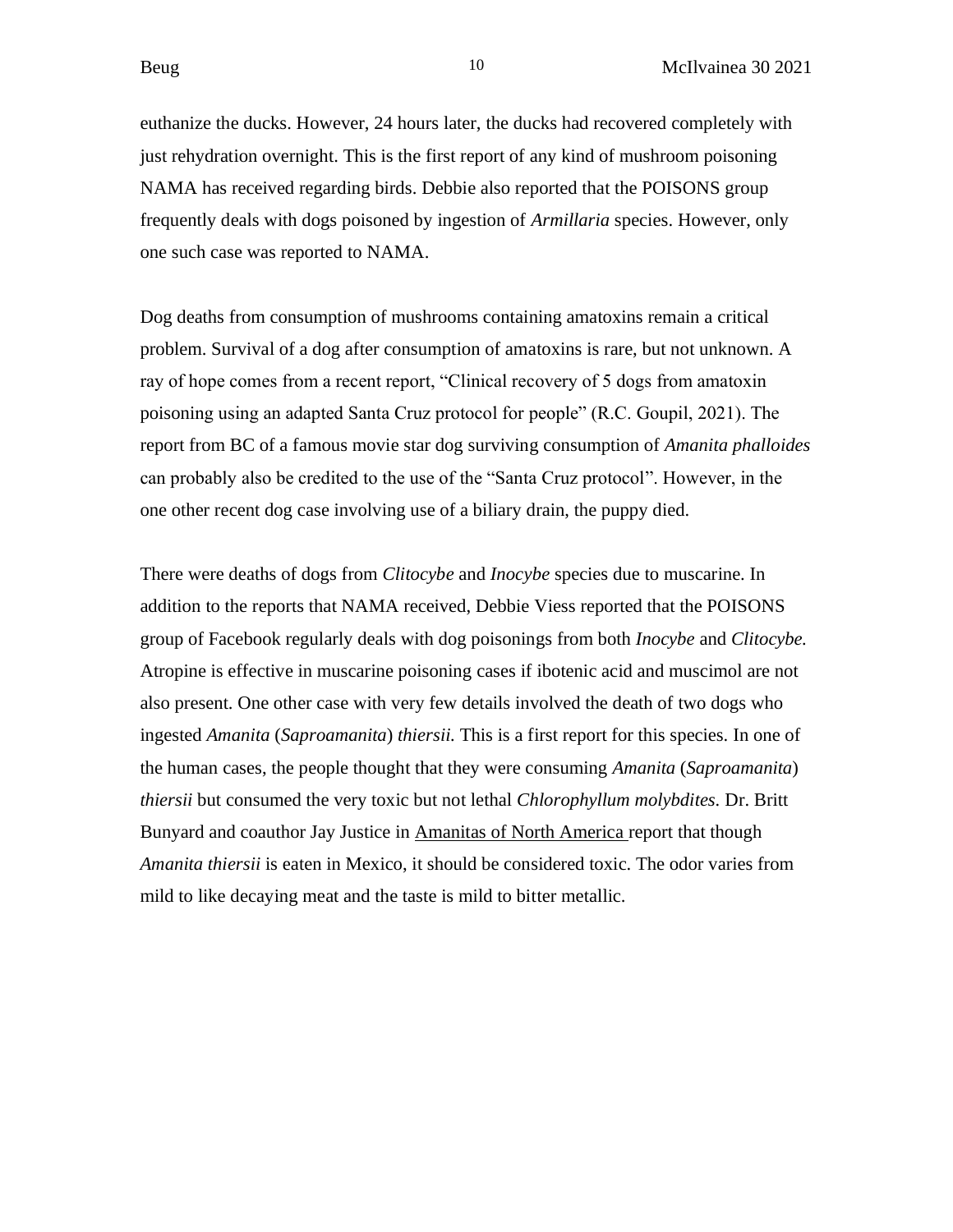|                     |                      | I acie I. O ver-ail suillinai y oi Tiullian cases                  |
|---------------------|----------------------|--------------------------------------------------------------------|
| Toxin or            | Number of            | Notable observations                                               |
| Poisoning Syndrome  | Cases                |                                                                    |
| Amatoxins           | 10 cases             | No deaths. One person survived eating 1/2 Amanita bisporigera      |
|                     |                      | and survived without treatment.                                    |
| Isoxazoles          | 13 cases             | Two young children escaped with no symptoms due to fast            |
|                     |                      | treatment. One adult consumed huge quantity and was treated        |
|                     |                      | with atropine and experienced respiratory failure – recovered      |
|                     |                      | after 8 days.                                                      |
| Psilocybin          | 7 cases              | One probable anaphylactic shock. Two atypically severe cases       |
|                     |                      | involving purchased <i>Psilocybe</i> species that were likely      |
|                     |                      | adulterated. One young child promptly treated had no               |
|                     |                      | symptoms from P. cyanescens which can cause death in young         |
|                     |                      | children.                                                          |
| Orellanine          | 1 case               | Second ever orellanine case reported in North America. Severe      |
|                     |                      |                                                                    |
|                     |                      | kidney damage.                                                     |
| Allenic norleucine  | $1 \text{ case} +$   | Violent poisoning. No mention of typical kidney damage.            |
| chlorocrotylglycine | 1 possible           | Always from Amanita smithiana                                      |
| Bleeding            | None                 |                                                                    |
| Alcohol syndrome    | None                 | Cases of possible alcohol reactions due to individual sensitivity  |
|                     |                      | recorded under gastro-intestinal cases.                            |
| Gyromitrin          | None                 |                                                                    |
| Muscarine           | $3 \text{ cases } +$ | One DEATH from a Clitocybe (from 2014). One                        |
|                     | 1 possible           | gastrointestinal case where 1 Clitocybe may have been              |
|                     |                      | consumed. One severe gastrointestinal case where an <i>Inocybe</i> |
|                     |                      | was consumed to get high. One young child case involving part      |
|                     |                      | of an <i>Inocybe</i> , prompt treatment, and no symptoms.          |
| Contamination by    | $\mathbf{1}$         | 4 DEATHS, 31 hospitalized in 17 states                             |
| Listeria            | shipment             |                                                                    |
| Gastrointestinal    | 130 cases            | Many lessons here but the most important is that some people       |
| and/or shock        |                      | can become sensitive to a mushroom that they have eaten for        |
|                     |                      | years. Repeated ingestions of that species can lead to increasing  |
|                     |                      | severity of symptoms. Historically has caused deaths from          |
|                     |                      | anaphylactic shock.                                                |
|                     |                      |                                                                    |

|  | Table I: Over-all summary of Human cases |
|--|------------------------------------------|
|--|------------------------------------------|

# Table II: Over-all summary of Animal cases

| Toxin or           | Number of           | Notable observations                                               |
|--------------------|---------------------|--------------------------------------------------------------------|
| Poisoning Syndrome | Cases               |                                                                    |
| Amatoxins          | 15 cases            | 20 DEATHS, 2 recovery (one from Amanita phalloides, one from       |
|                    | $25 \text{ dogs}$   | Lepiota subincarnata). Rest largely unknown outcome                |
| <b>Isoxazoles</b>  | 11 cases            | 3 DEATHS (all dogs). First mushroom poisoning report of any kind   |
|                    | $11 \text{ dogs} +$ | involving ducks. Duck symptoms typical for isoxazole poisoning, 24 |
|                    | 3 ducks             | hour recovery.                                                     |
| Muscarine          | 12 cases            | 2 DEATHS.                                                          |
|                    | $15 \text{ dogs}$   |                                                                    |
| Psilocybin         | none                | Dogs are known to seek out and consume <i>Psilocybe</i> mushrooms. |
| Gyromitrin         | 2 cases             | 1 DEATH                                                            |
| Gastrointestinal   | 18 cases            | 3 DEATHS. Two deaths from unknown toxins in Saproamanita           |
|                    | $19 \text{ dogs}$   | thiersii. One death from probable Panaeolus foenisecii.            |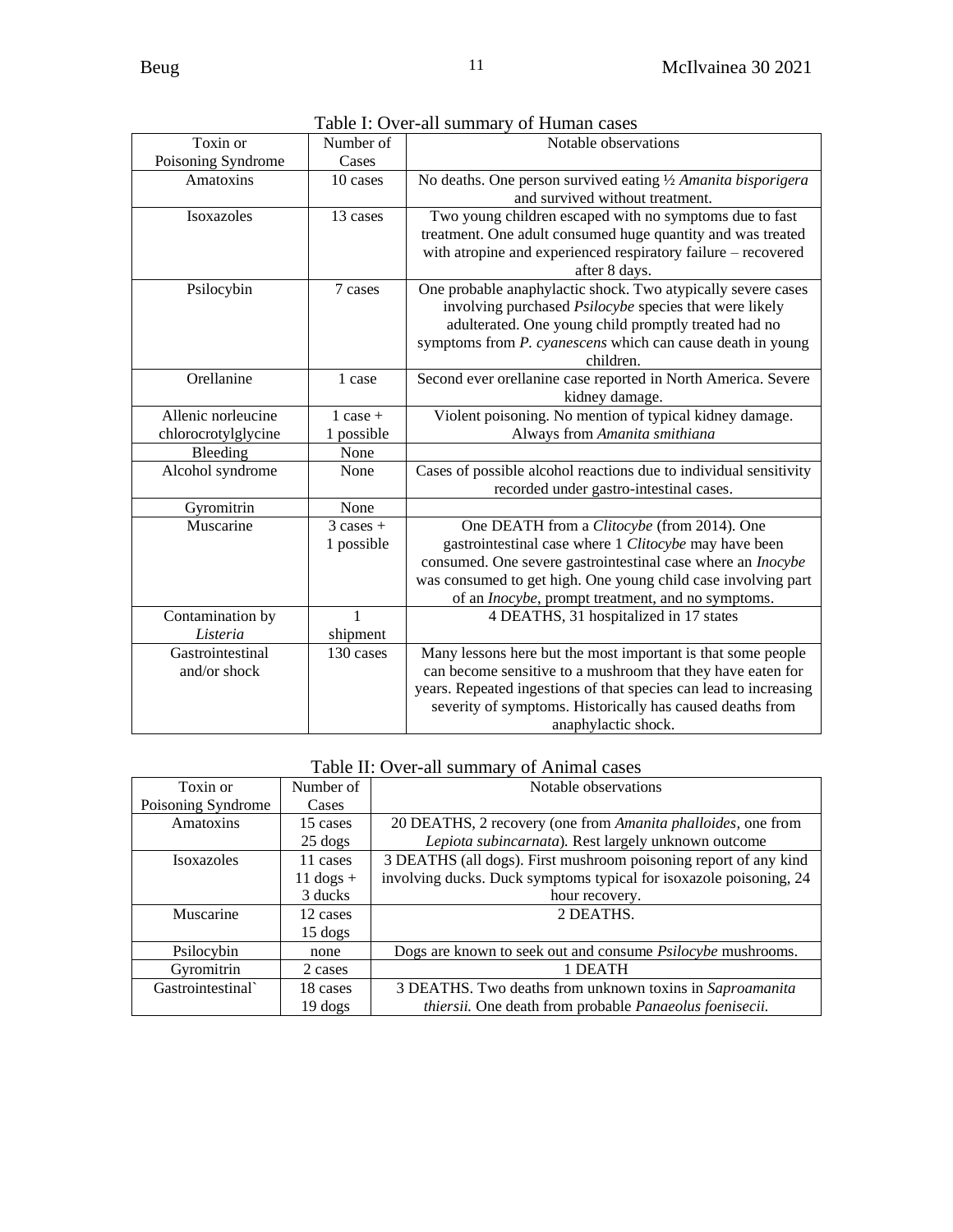|                       |                               | Amatoxin Syndrome. Human Forsoning by the Amamuns             |
|-----------------------|-------------------------------|---------------------------------------------------------------|
| Species, Date and     | Number poisoned,              | Symptoms, Treatment and Outcome                               |
| Location              | sex, age & onset <sup>1</sup> |                                                               |
| Amanita bisporigera   | 1F, A, 24 hrs.                | Consumed 1/2 of a raw cap. Diarrhea, intestinal cramps,       |
| (confirmed)           |                               | headache. Survived without treatment.                         |
| 9-27-20 NY            |                               |                                                               |
| Amanita bisporigera   | 1F, A, 8 hrs.                 | Lightly cooked and ate 2 whole mushrooms. Diarrhea,           |
| group                 |                               | intestinal cramps, vomiting, nausea, weakness. Hospitalized   |
| 9-29-18 NY            |                               | 5 days, liver condition & treatment unknown. Recovered.       |
| Amanita phalloides    | $1?$ , $?$ , $?$              | Date of actual incident unknown. No treatment details or      |
| 2-28-19 BC            |                               | symptoms. Survived.                                           |
| Amanita phalloides    | 1F, A, ?                      | Incident date unknown. No treatment details or symptoms.      |
| 2-28-19 BC            |                               | Apparent suicide attempt by woman with a psychiatric          |
|                       |                               | history. Survived.                                            |
| Amanita phalloides    | 1?, YC, 4-5 hrs.              | Child vomited but no mushroom material in vomit.              |
| 10-4-20 BC            |                               | Remained well under observation. Mushrooms found in           |
| Consumed?             |                               | yard, but consumption not observed.                           |
| Amanita phalloides?   | 1M, A, 6 hrs.                 | Mushroom bases (marginate bulb, red staining flesh)           |
| 6-18-20 BC            |                               | retrieved from near hazelnut tree. Man had severe vomiting    |
| <b>Awaiting DNA</b>   |                               | and nausea. Liver enzymes remained normal. Elevated           |
|                       |                               | bilirubin. Doing well by day 4. Treatment unknown.            |
| Amanita muscaria &    | 1M, A, delayed                | Consumed multiple fruitbodies of multiple species from        |
| other species. An     | onset                         | yard (intent on getting high). Found unresponsive next day.   |
| amatoxin species also |                               | At day 2, acute kidney failure and seizures. Recovered with   |
| probably present      |                               | IV fluids (highly effective) plus assorted proven ineffective |
| 10-12-18, NH          |                               | procedures (oral milk thistle, vitamin C).                    |
| Conocybe cf. filaris  | 1?, YC, no                    | Consumed 1 cap. Hospitalized and given activated              |
| 9-10-19 BC            | symptoms                      | charcoal. Labs normal. Observed for 72 hrs. and released.     |
| Lepiota lilacina      | 1M, YC, 12 hrs.               | Vomiting, severe stomach cramping after consuming one         |
| 8-21-18, UT           |                               | whole mushroom. Liver enzymes remained normal,                |
| DNA confirmed         |                               | released after 48 hours.                                      |
| Lepiota subincarnata  | 1M, A, 12 hrs.                | Consumed unknown quantity 2 meals same day. Both              |
| 10-22-20 NY           | 1F, A, 12 hrs.                | developed vomiting, diarrhea, abdominal pain. Both had        |
| DNA confirmed         |                               | elevated ALT and AST. F initially developed elevated          |
|                       |                               | creatinine and lipase. Treated with IV fluids, N-acetyl       |
|                       |                               | cysteine, and charcoal. Both were released after 3 days.      |

| Table III:                                          |
|-----------------------------------------------------|
| Amatoxin Syndrome: Human Poisoning by the Amanitins |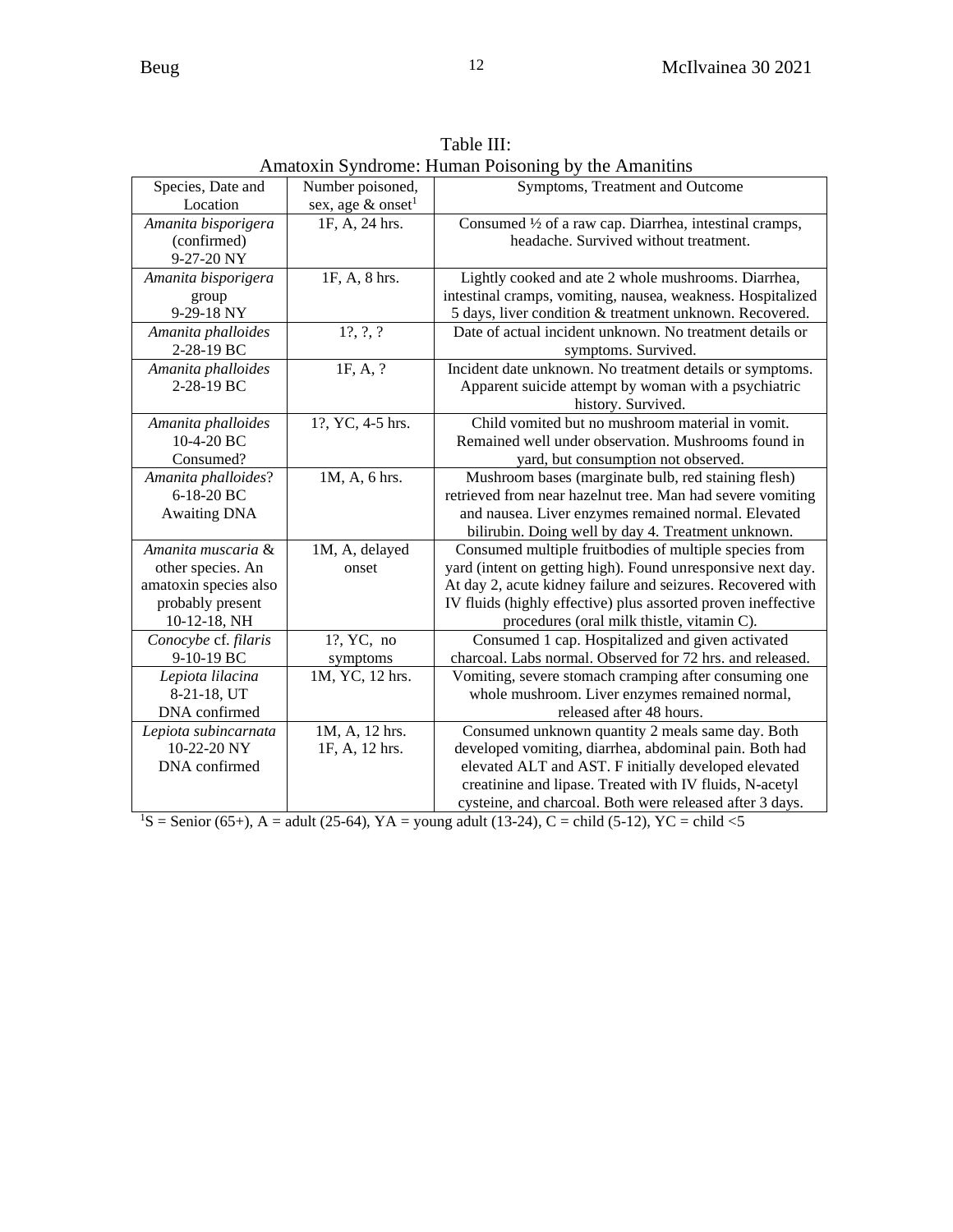Table IV: Human Inebriation and Poisoning by Isoxazole Compounds (Muscimol & Ibotenic Acid)

| Species, Date and                | Number poisoned,              | Symptoms, Treatment and Outcome                              |
|----------------------------------|-------------------------------|--------------------------------------------------------------|
| Location                         | sex, age & onset <sup>1</sup> |                                                              |
| Amanita                          | 1F, A, 2-3 hrs.               | Unknown amount consumed. Increasingly drowsy, altered        |
|                                  |                               | mental state, vomited after 5 hours, then somnolent and      |
| multisquamosa                    |                               |                                                              |
| 8-8-18 NY                        |                               | responsive only to sternal rub. Admitted to ICU due to       |
|                                  |                               | abnormal heart rhythm (Mobitz type II heart block that       |
|                                  |                               | resolved in a few hours). Due to fear of amatoxin            |
|                                  |                               | poisoning, treated with N-acetylcysteine, oral milk thistle  |
|                                  |                               | extract, and NG activated charcoal. Mental recovery at       |
|                                  |                               | about 14 hours, hospital discharge after 2 days.             |
| Amanita                          | 1M, A, several                | Consumed pea-sized piece, then spoonful and then half of a   |
| multisquamosa                    | hours                         | mushroom over a few hours. Ataxia on night of ingestion,     |
| 8-12-18 NY                       |                               | balance off. No nausea, but deep sleep (12 hours) with vivid |
|                                  |                               | dreams that night. Loquacious next day. No treatment.        |
| Amanita muscaria                 | 1F, A, 6 hours                | Consumed gills only (for edibles). Vomiting, nausea,         |
| 8-22-19, CO                      |                               | headache.                                                    |
| Amanita muscaria                 | 1M, A, 2 hrs.                 | Male ate large amount, daughter small amount, lightly        |
| var. guessowii                   | 1F, A?, 2 hrs.                | cooked. Daughter mild sweating and nausea hospitalized       |
| $10-5-18$ , MN                   |                               | over-night. Father diarrhea, hallucinations, dizziness,      |
| (Mistaken for                    |                               | sweating, disorientation, vomiting, nausea, swelling of lip  |
| Amanita hemibapha                |                               | and tongue, excessive salivation. Treatment included         |
| var. ochracea from               |                               | atropine. Acute respiratory failure and hypoxia for four     |
| native Burma)                    |                               | days, discharged day 8.                                      |
| Amanita muscaria                 | 1?, S, 3.5 hrs.               | Unknown quantity consumed raw. Vomiting, diarrhea,           |
| 7-22-19 BC                       |                               | twitchy movements. At hospital became drowsy and             |
|                                  |                               | twitchy. Recovered with antiemetics and supportive care.     |
| Amanita muscaria                 | 1?, YC, no                    | Consumed approximately 15 cm piece. Treated with             |
|                                  |                               |                                                              |
| 8-3-19 BC                        | symptoms                      | activated charcoal, released after observation.              |
| Amanita muscaria &               | 1M, A, delayed                | Consumed multiple fruitbodies of multiple species from       |
| other species                    | onset. (Case also             | yard (intent on getting high). Found unresponsive next day.  |
| 10-12-18, NH                     | reported under                | At day 2, acute kidney failure and seizures. Recovered with  |
|                                  | amatoxins & due to            | IV fluids plus assorted proven ineffective procedures (oral  |
|                                  | unknown species)              | milk thistle, vitamin C)                                     |
| Amanita pantherina <sup>2</sup>  | 1?, YC or C?, ?               | Incoherent, unresponsive to stimulation, restless, warm to   |
| $4-1-18$ , WA                    |                               | the touch, increased salivation, rapid involuntary eye       |
|                                  |                               | movement, bradycardia, and arrhythmia                        |
| Amanita pantherina<br>5-22-18, W | 1C, ?                         | Sick but no details                                          |
| Amanita pantherina               | No Details                    | Admitted with altered mental status and myoclonic jerking.   |
| 4-29-20 WA                       |                               | Treatment unknown. Resolved overnight.                       |
| Amanita pantherina               | 1M, A, 1-2 hrs.               | Victim found unconscious in yard with respiratory failure.   |
| 9-26-20 NY                       |                               | Given activated charcoal and vitamin B6. Hospitalized with   |
|                                  |                               | a temp of 100.3 F at last report. No memory of event.        |
| Amanita pantherina               | 1M, A, 3 hrs.                 | Amount and preparation unknown. One adult unresponsive       |
| 6-6-17 BC                        | 1F,A, 3 hrs.                  | with some muscle twitching. Second adult brought in later    |
|                                  |                               | weak and dizzy. Labs normal.                                 |
| Amanita pantherina               | 1M, YC, no                    | Consumed 1 cap raw. Given activated charcoal at hospital.    |
| 9-5-17 BC                        | symptoms                      |                                                              |
|                                  |                               |                                                              |

 ${}^{1}S$  = Senior (65+), A = adult (25-64), YA = young adult (13-24), C = child (5-12), YC = child <5 <sup>2</sup>Presume all *A. pantherina* cases are due to *Amanita pantherinoides.*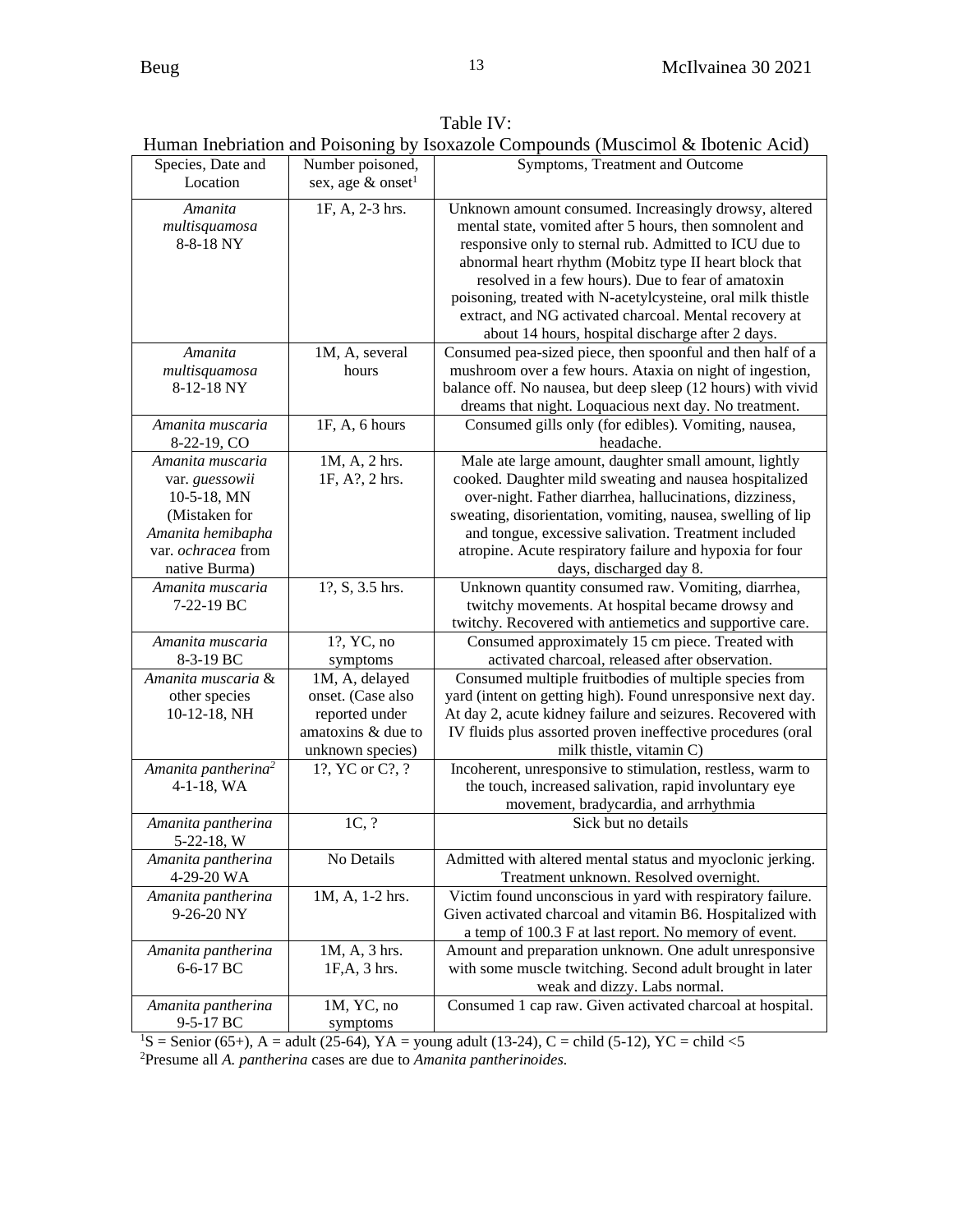|                         |                               | Trainan Francomogenic Dynafolite. Effects of F shocyoni and F shochi |
|-------------------------|-------------------------------|----------------------------------------------------------------------|
| Species, Date and       | Number poisoned,              | Symptoms, Treatment and Outcome                                      |
| Location                | sex, age & onset <sup>1</sup> |                                                                      |
| Psilocybe cubensis      | 1M, YA, ?                     | Hypertension, nausea, abdominal pain, creatinine of 450              |
| 2018 Canada             |                               | mmol/L. Discharged after 5 days, full renal recovery                 |
| Psilocybe cubensis      | 1F, A, 5-6 hrs.               | Consumed three full specimens dried, raw. Fever,                     |
| $10-5-19$ CA            |                               | hallucinations, disorientation, drowsiness, weakness, severe         |
|                         |                               | epigastric pain, heavy chest, breathing trouble, bradycardia,        |
|                         |                               | cardiac arrhythmias, unconscious (low blood pressure).               |
| Psilocybe cubensis      | 1M, A, ?                      | Purchased cultivated dried mushrooms. Hallucinating                  |
| 4-22-18 BC              |                               | (thought pulse oximeter was frog on his finger), dilated             |
| Note: psilocybin and    |                               | pupils, sort of vomiting mucous. Heavily sedated but                 |
| psilocin effects should |                               | became agitated and very violent 12 hrs. post ingestion.             |
| last about 6 hrs.       |                               | Mildly elevated kinase, possibly due to exertion.                    |
| Psilocybe cyanescens    | 1M, A, ?                      | Consumed about 14 grams (1/2 ounce). Weakness,                       |
| 10-31-19 OR             | 3 others consumed             | paralysis, no muscle strength. No problems previous 19               |
|                         | less, no paralysis            | vears.                                                               |
| Psilocybe cyanescens    | 1A, M, 2 hrs.                 | Consumed soup for breakfast. Seeing blue and room                    |
| 10-29-18 BC             |                               | spinning. Pupils dilated, heart rate elevated,                       |
| From yard               |                               | hyperventilating. Metabolic acidosis. Discharged afternoon.          |
| Psilocybe cyanescens    | 1M, A, ?                      | Found confused and acting paranoid. Heartrate slightly               |
| 11-13-18 BC             |                               | elevated. No GI symptoms. Baseline labs OK. Calming                  |
| purchased               |                               | medications, temperature became slightly elevated,                   |
|                         |                               | creatinine kinase quite elevated. Psychosis resolved day 4,          |
|                         |                               | creatine kinase levels improving.                                    |
| Psilocybe cyanescens    | 1M, YC, no                    | Consumed about 40% of one cap. Brought to hospital for               |
|                         |                               |                                                                      |
| 3-11-17 BC              | symptoms                      | activated charcoal and observation. Note: in very young              |

Table V: Human Hallucinogenic Syndrome: Effects of Psilocybin and Psilocin

Table VI:

|  |  |  |  | Long Delayed-Onset Renal Failure in Humans: Orellanine or Cortinarin Poisoning |  |  |  |  |
|--|--|--|--|--------------------------------------------------------------------------------|--|--|--|--|

| Species, Date and    | Number poisoned,                 | Symptoms, Treatment and Outcome                                |
|----------------------|----------------------------------|----------------------------------------------------------------|
| Location             | sex, age $\&$ onset <sup>1</sup> |                                                                |
| Cortinarius rubellus | $1M, A, 12 + hrs.$               | Consumed 5 mature C. <i>rubellus</i> + lobster mushrooms, well |
| & lobster mushrooms  |                                  | cooked. Diarrhea, intestinal cramps, vomiting, nausea,         |
| $\pm 8 - 7 - 20$ OC  |                                  | weakness, headache. Initial "mild abdominal troubles",         |
|                      |                                  | sulfur taste to food. Reported to hospital after 18 days of    |
|                      |                                  | worsening gastrointestinal symptoms. Presented dehydrated      |
|                      |                                  | and in acute kidney failure, then developed high blood         |
|                      |                                  | pressure. Six weeks later, kidney function has improved but    |
|                      |                                  | long-term outcome uncertain. Headaches, abdominal              |
|                      |                                  | discomfort, fatigue persists. Avoided hospital due to          |
|                      |                                  |                                                                |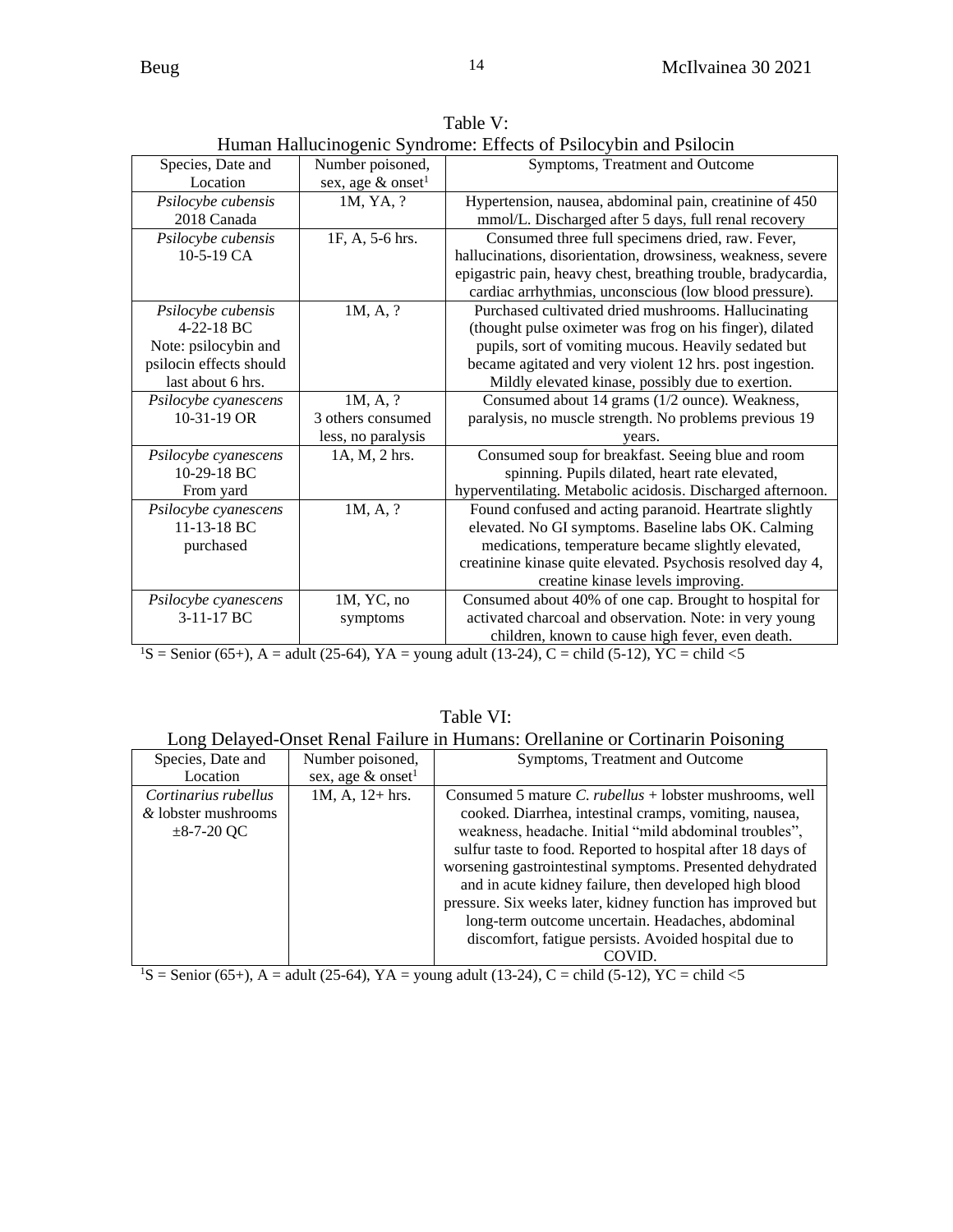| MUSHFOOHIS prompt Kidney Familie, but Recovery in Humans |                                  |                                                              |  |  |
|----------------------------------------------------------|----------------------------------|--------------------------------------------------------------|--|--|
| Species, Date and                                        | Number poisoned,                 | Symptoms, Treatment and Outcome                              |  |  |
| Location                                                 | sex, age $\&$ onset <sup>1</sup> |                                                              |  |  |
| Amanita smithiana                                        | $1F, A, ?$ hrs.                  | Violently ill, abdominal pain, vomiting, diarrhea. Mistaken  |  |  |
| $10-31-18$ , BC                                          |                                  | for "matsutake". No other details.                           |  |  |
| Amanita smithiana                                        | 4?, A, $1-2$ hrs.                | Three of 4 developed vomiting and diarrhea after 1-2 hrs.,   |  |  |
| Possible. $10-1-19$ BC                                   |                                  | fourth after 6 hrs. Treated with activated charcoal and labs |  |  |
|                                                          |                                  | done. Improving 12 hrs. post ingestion. Consumed old         |  |  |
|                                                          |                                  | Tricholoma murillianum ("matsutake") plus an unknown         |  |  |
|                                                          |                                  | species, not available for examination.                      |  |  |
|                                                          |                                  |                                                              |  |  |

Table VII: Mushrooms prompt Kidney Failure, but Recovery in Humans

|                           |                                  | Human Cases Involving Dermatitis, Spore Inhalation, or Contact Effects                        |
|---------------------------|----------------------------------|-----------------------------------------------------------------------------------------------|
| Species, Date and         | Number poisoned,                 | Symptoms, Cause, Treatment and Outcome                                                        |
| Location                  | sex, age $\&$ onset <sup>1</sup> |                                                                                               |
| Agaricus bisporus         | 1F, A, 2 hrs.                    | Consumed 1 well-cooked mushroom in omelet.                                                    |
| "baby bella"              |                                  | Flushing, diarrhea, intestinal cramps, sweating,                                              |
| 11-28-19 TX               |                                  | disorientation, vomiting, rash. Given Benadryl for rash,                                      |
|                           |                                  | resolved in 1 hr.                                                                             |
| Laetiporus cf             | 1F, S, 2 hrs.                    | Consumed 3⁄4 cup well-cooked mushrooms. Chills,                                               |
| sulphureus                | 1 other also                     | salivation, dizziness, intestinal cramps, muscle spasms,                                      |
| 9-13-20 NY                | affected                         | vomiting, nausea, weakness, rash. Previously just                                             |
|                           |                                  | suffered slight indigestion. No treatment given.                                              |
| Laetiporus sulphureus     | 1F, A, ?                         | Consumed large amount of boiled, then thoroughly                                              |
| $6-1-19$ GA               | Others unaffected                | sauteed mushroom. Broke out in hives that lasted a                                            |
|                           |                                  | couple of weeks.                                                                              |
| Lentinula edodes          | 1F, A, 48 hrs.; 1M,              | Consumed 3-4 lightly cooked mushrooms. Severe                                                 |
|                           |                                  |                                                                                               |
| "shiitake"                | A, unaffected                    | diarrhea, severe itching rash with raised bumps and red                                       |
| $4-17-18$ , HI            |                                  | streaks, chills. Received steroid shot, RX for oral                                           |
|                           |                                  | steroids, Benadryl, and Zantac. Better after 1 day.                                           |
| Lentinula edodes          | 1F, A, 48 hrs.                   | Consumed 1 lightly cooked mushroom. Eczema flare-                                             |
| "shiitake"                |                                  | up, then rash after 48 hrs. - long red parallel lines on                                      |
| 8-19-18, CA               |                                  | nape of neck, then trunk and perimeter of face, then                                          |
|                           |                                  | arms and fingers. Cortisone cream and antihistamine.                                          |
| Lentinula edodes          | 1F, A, 24 hrs.                   | Consumed about 1/2 pound both raw and cooked. Fever,                                          |
| "shiitake                 |                                  | headache, rash, itching everywhere. Prednisone and                                            |
| 12-7-18, MT               |                                  | Fexofendine did not bring relief.                                                             |
| Lentinula edodes          | 1F, A, 48 hrs.                   | Consumed 3-4 slices, lightly cooked (in restaurant).                                          |
| "shiitake"<br>10-19-19 MO |                                  | Rash developed, treated with methylprednisone, 4 mg<br>dose pack and 0.5% triamcinolone cream |

Table VIII:

Human Cases Involving Dermatitis, Spore Inhalation, or Contact Effects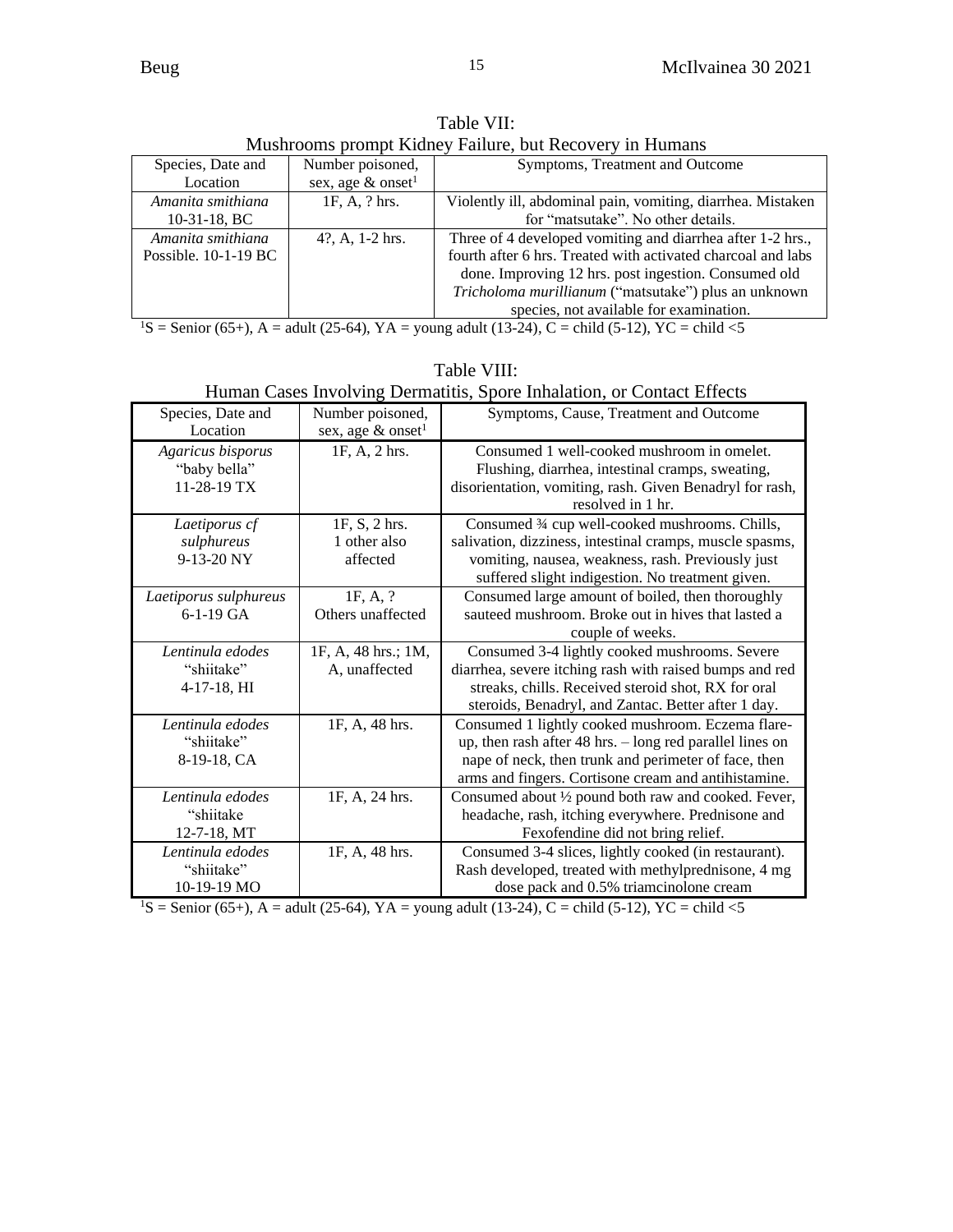| Species, Date and<br>Location                        | Number poisoned,<br>sex, age & onset <sup>1</sup> | Symptoms, Treatment and Outcome                                                                                                                                                                                   |
|------------------------------------------------------|---------------------------------------------------|-------------------------------------------------------------------------------------------------------------------------------------------------------------------------------------------------------------------|
| Agaricus bisporus<br>11-3-18 OR                      | 1F, A, 3-4 hrs.                                   | Two cups purchased mushrooms were then well cooked.<br>Diarrhea, intestinal cramps, vomiting, headache.                                                                                                           |
| Agaricus bisporus<br>$1-18-19$ , NJ                  | 1F, A, 4-5hrs.                                    | Unknown amount, lightly cooked. Chills, fever, diarrhea,<br>dizziness, intestinal cramps, sweating, vomiting,<br>drowsiness, nausea, weakness, flu-like symptoms.<br>Treatment IV fluids, anti-diarrhea meds.     |
| Agaricus bisporus<br>"baby bella"<br>11-28-19 TX     | 1F, A, 2 hrs.                                     | Consumed 1 well-cooked mushroom in omelet. Flushing,<br>diarrhea, intestinal cramps, sweating, disorientation,<br>vomiting, rash. Given Benadryl for rash, resolved in 1 hr.                                      |
| Agaricus bisporus<br>"Portobello"<br>6-12-18, NC     | 1F, A, 1 hr.<br>1M unaffected                     | After consuming a 'lot" of well-cooked mushrooms,<br>suffered chills, flushing, diarrhea, intestinal cramps,<br>vomiting, nausea, weakness, heart palpitations. One<br>previous event not as serious.             |
| Agaricus bisporus<br>"Portobello" cap<br>9-29-18 OR  | 1F, A, 3.5 hrs.<br>1M, A, 12 hrs.                 | Consumed 1 large lightly cooked cap. Wife suffered<br>salivation, dizziness, vomiting, nausea, weakness. Husband<br>suffered a short bout of diarrhea.                                                            |
| Agaricus moelleri<br>10-9-18 BC                      | 1M, S, 12 hrs?                                    | Consumed cooked mushrooms that "tasted off" (these<br>would even if fresh). Presented at hospital dizzy, woozy,<br>some nausea. Thought they were "woodland Agaricus".                                            |
| Armillaria cf. solidipes<br>11-4-18, OR              | 4 Adults, ? hrs.                                  | Cooked "honey mushrooms" caused GI problems. No other<br>details.                                                                                                                                                 |
| Armillaria mellea<br>group<br>10-2-18, MI            | 1M, S, 9 hrs.                                     | Consumed handful of well-cooked mushrooms had eaten<br>for years. Diarrhea, intestinal cramps, nausea, weakness.                                                                                                  |
| Armillaria mellea<br>group<br>12-8-19 CA             | 1F, A, 8 hrs.<br>1 other unaffected               | Consumed one cup well-cooked. Chills, flushing, diarrhea,<br>intestinal cramps, vomiting, nausea, weakness.                                                                                                       |
| Armillaria tabescens<br>11-1-20 GA                   | 1F, S, 20 hrs.<br>1 unaffected                    | Consumed <10 well-cooked caps. Diarrhea, intestinal<br>cramps. No treatment sought.                                                                                                                               |
| <b>Boletus</b> huronensis<br>8-2-18, ME              | 1M, A, 2 hrs.                                     | Consumed 1/2 of large fruitbody, lightly cooked. Diarrhea,<br>intestinal cramps, vomiting, nausea, weakness. Given IV<br>fluids and Ondansetron (Zofran). Released from ED after<br>several hours. ID from photo. |
| <b>Boletus</b> huronensis<br>9-5-18 ME               | 1F, A, 1.5 hrs.<br>1M, A, 1.5 hrs.                | Flushing, intestinal cramps, muscle spasms, vomiting,<br>nausea, weakness, diarrhea, dehydration. Treatment IV<br>fluids, Zofran. Male recovered in 10 hours, female in 12.                                       |
| Porcini (purchased)<br>2-2-18, NY                    | 1F, A, 4 hrs.                                     | Vomiting and nausea after 1 ounce reconstituted and<br>cooked 10 minutes on pizza. Alcohol with meal.                                                                                                             |
| Calvatia cyathiformis<br>or C. craniformis<br>$?$ CT | 1M, A, 4-5 hours                                  | Consumed grilled slices of over-mature puffballs for dinner.<br>Developed nausea and cramps that persisted until the next<br>day.                                                                                 |
| Calvatia gigantea<br>$1-19-20?$                      | 1 person, no<br>details                           | Allergic reaction to a meal of cooked mushrooms. Same<br>species had been no problem years earlier.                                                                                                               |
| Cantharellus<br>californicus<br>$1-12-18$ , CA       | 1F, S, 3 hrs.                                     | Dizziness, intestinal cramps, vomiting, nausea, headache<br>after one well-cooked mushroom. Had been eating this<br>species for 30 years without previous problems.                                               |
| Cantharellus sp.<br>$6-1-18, ?$                      | 1M, A, 5.5 hrs.<br>4 unaffected                   | Consumed about 10 medium well-cooked fried mushrooms.<br>Chills, flushing, diarrhea, salivation, intestinal cramps,<br>vomiting, nausea. Slight discomfort after 2 previous meals.                                |

Table IX: Human Gastrointestinal Syndromes from Cooked Mushrooms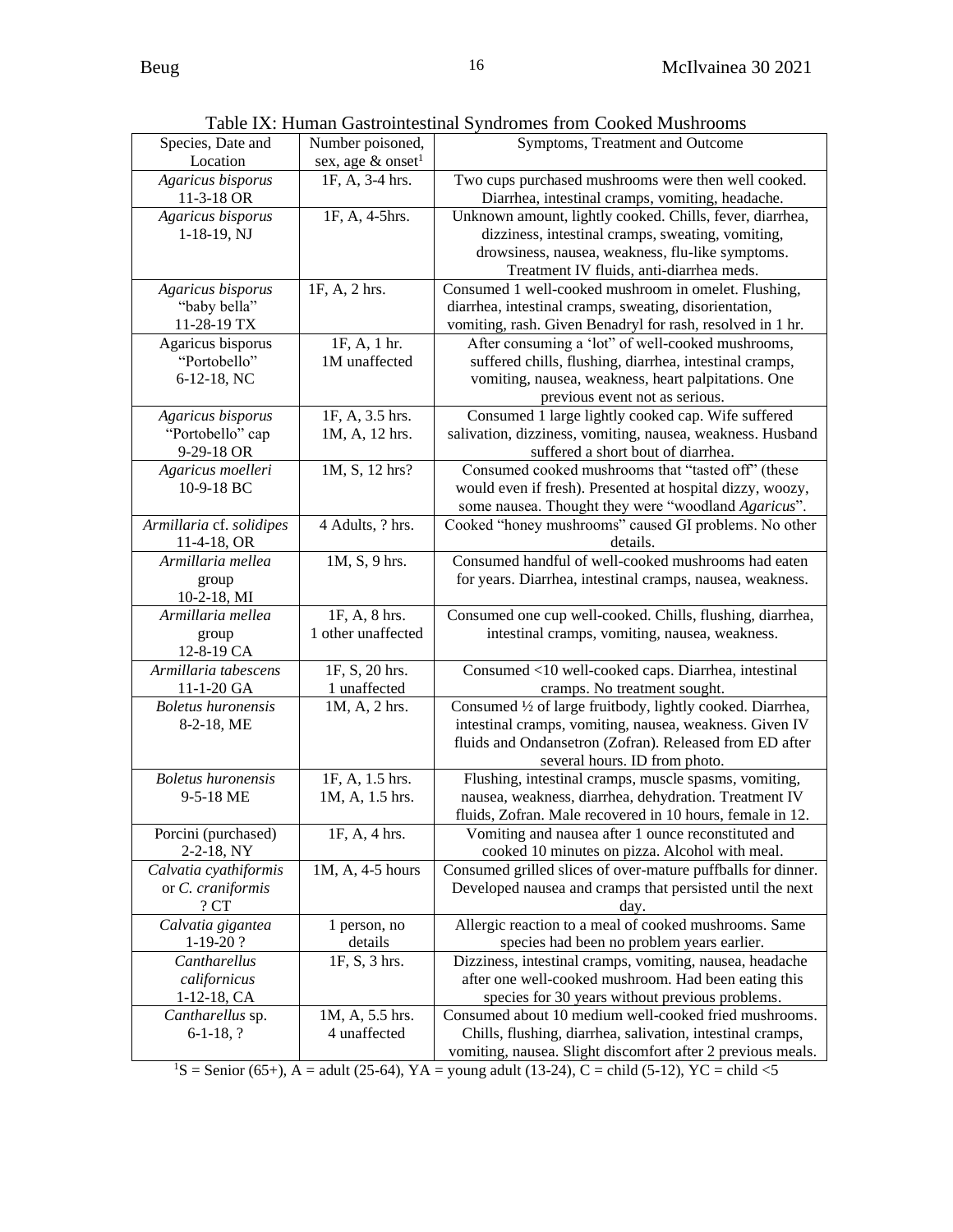Table IX (cont.): Human Gastrointestinal Syndromes from Cooked Mushrooms

| Species, Date and                                     | Number poisoned,                              | Symptoms, Treatment and Outcome                                                                                                                                                                                                                                                   |
|-------------------------------------------------------|-----------------------------------------------|-----------------------------------------------------------------------------------------------------------------------------------------------------------------------------------------------------------------------------------------------------------------------------------|
| Location                                              | sex, age $\&$ onset <sup>1</sup>              |                                                                                                                                                                                                                                                                                   |
| Cantharellus formosus<br>11-05-19 OR                  | $1M, A, 1$ hour<br>2 <sup>nd</sup> unaffected | Consumed 4-5 well-cooked mushrooms. Intestinal cramps,<br>nausea. Activated charcoal at 24 hours (too late to provide<br>relief). No other treatment mentioned.                                                                                                                   |
| Chlorophyllum<br>brunneum 12-31-18<br><b>CA</b>       | 1M, A, 6 hrs.                                 | Consumed 4-6 ounces well-cooked. Diarrhea, intestinal<br>cramps, nausea, weakness, gas, bloating.                                                                                                                                                                                 |
| Chlorophyllum                                         | 1F, A, 1 hour                                 | Two people shared one well-cooked cap. Chills, diarrhea,                                                                                                                                                                                                                          |
| molybdites 10-2-18<br>VA                              | 1?, A, 1 hour                                 | dizziness, intestinal cramps, vomiting, nausea, weakness,<br>blood in vomit & diarrhea. Identified as "Shaggy Manes".                                                                                                                                                             |
| Chlorophyllum<br>molybdites<br>$9-4-18$               | 1M, A, 4.5 hrs.                               | Consumed unknown quantity. Vomited 4.5 hrs. later, then<br>diarrhea and cramps. Felt better about 13.5 hours post<br>ingestion. No treatment sought.                                                                                                                              |
| Clitocybe sp.<br>2014, East Coast                     | 1F, S, 0.5 hr.                                | Sweating, vomiting, diarrhea, abdominal pain, respiratory<br>distress. Muscarinic symptoms. Treatment unknown. ID<br>from stomach contents. DEATH                                                                                                                                 |
| Crepidotus species<br>9-3-20 WI                       | 1F, A, 1 hour                                 | Consumed 1/2 cup well-cooked. Diarrhea & disorientation.<br>Recovery in a few hours. Expected "angel wings".                                                                                                                                                                      |
| Entoloma (lividum<br>complex)<br>9-22-20 MI           | 1F, A, ?<br>One other affected                | Consumed a handful of well-cooked mushrooms. Chills,<br>flushing, diarrhea, dizziness, intestinal cramps, sweating,<br>disorientation, muscle spasms, vomiting. Treatment IV<br>fluids, nausea meds, activated charcoal. Identified as "fawn<br>mushrooms" from pink spore print. |
| Grifola frondosa<br>"Maitake"<br>11-22-20 CA          | 1F, A, ?                                      | Consumed about 1 ounce of lightly cooked commercially<br>grown maitake. Chills, intestinal cramps, muscle spasms,<br>nausea, weakness, headache, slightly elevated temperature,<br>muscle ache, loose stool. COVID-19 test negative.                                              |
| Maitake<br>11-09-18, MD                               | 1F, A, 2.5 hrs.<br>1M?, A? Fine               | Consumed an ounce well-cooked mushrooms. Diarrhea and<br>vomiting. Second person not affected.                                                                                                                                                                                    |
| Grifola frondosa, "hen<br>of the woods"<br>9-18-19 WI | 1F, A, 1 hour<br>1 other unaffected           | Consumed three bites of a well-cooked mushroom.<br>Flushing, salivation, dizziness, vomiting, nausea.                                                                                                                                                                             |
| Grifola frondosa<br>9-27-19 MI                        | 1F, A, 2-3 hrs.                               | Consumed 3-4 ounces fresh weight, well cooked. Intestinal<br>cramps, vomiting. Consumed twice fine, then once with<br>minor stomachache, then this stronger reaction.                                                                                                             |
| Gyroporus castaneus<br>8-16-20 TX                     | 1M, A, 0.12 hrs.                              | Consumed 1 cap the size of a nickel, cooked and consumed<br>with alcohol. Flushing, tachycardia, facial numbness and<br>swelling, heaviness swallowing. Treatment Benadryl 50<br>mgs. Rapid recovery.                                                                             |
| Hericium erinaceus<br>11-6-18 OR                      | 1M, A, ? hrs.                                 | Cooked "moderate amount". Soft stool, vomit, gastric<br>upset. Tried again, same result.                                                                                                                                                                                          |
| Hygrocybe punicea<br>2-24-19 CA                       | 1M, A, 3 hrs.                                 | 25 grams (about 1 ounce) fresh was well-cooked. Diarrhea,<br>vomiting, nausea. Previously no problems.                                                                                                                                                                            |
| Hypholoma<br>sublateritium<br>10-7-18, WA             | 1F, S, 7 hrs.                                 | Consumed 1/2 pint of well-cooked commercially grown<br>mushrooms. Diarrhea, intestinal cramps, sweating,<br>vomiting, nausea. No treatment.                                                                                                                                       |
| Hypomyces lactiflorum<br>8-18-18 NC                   | $?$ , $?$ , $?$                               | Vomiting, diarrhea. Had eaten this species for years. This is<br>first adverse effect for this individual.                                                                                                                                                                        |
| Hypomyces lactiflorum<br>8-23-18, AZ                  | 1F, A, 2 hrs.<br>1M, A, no effect             | Consumed 2 small, well-cooked pieces. Intestinal cramps,<br>vomiting, nausea. Possibly second adverse effect after<br>many previous problem-free meals of this species.                                                                                                           |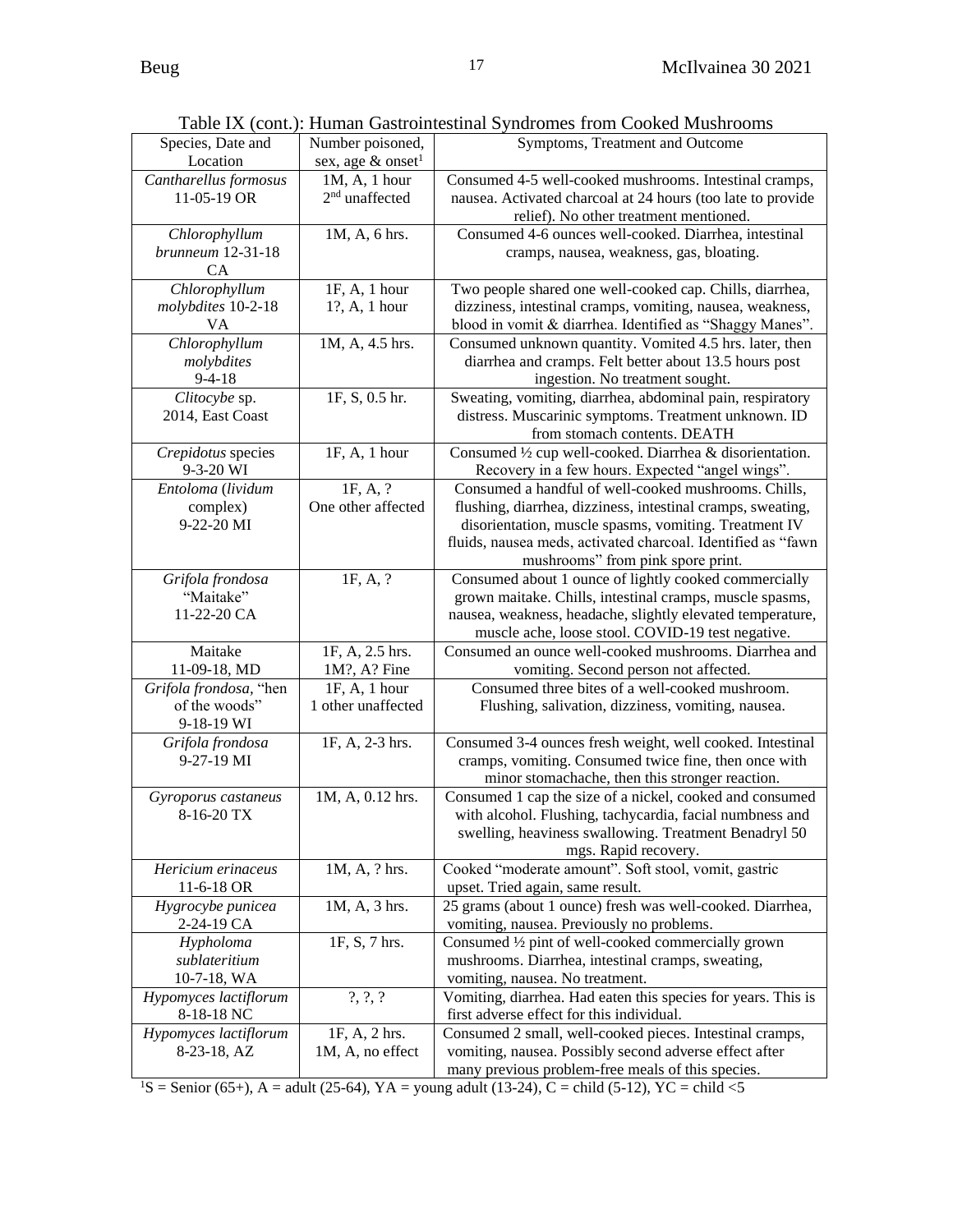| Species, Date and         | Number poisoned,                    | Symptoms, Treatment and Outcome                                         |
|---------------------------|-------------------------------------|-------------------------------------------------------------------------|
| Location                  | sex, age & onset <sup>1</sup>       |                                                                         |
| Hypomyces lactiflorum     | 1M, A, 5 hrs.                       | Consumed 1/2 of a well-cooked mushroom. Chills, intestinal              |
| 9-27-19 OR                |                                     | cramps, sweating, vomiting, nausea, weakness, headache.                 |
|                           |                                     | Given IV fluids.                                                        |
| Laccaria laccata          | 1M, A, 0.3 hrs.                     | After a meal of well-cooked mushrooms felt unusual and                  |
| 11-11-18 WA               |                                     | lingering symptoms including weakness, feeling slightly                 |
|                           |                                     | high, shortness of breath, stronger heartbeat, coldness,                |
|                           |                                     | slight upset, general sense of vulnerability.                           |
| Lactarius indigo & tan    | 1F, A, 8 hrs.                       | Unknown quantity, well-cooked. Salivation, sweating,                    |
| Lactarius, possible       |                                     | disorientation, nausea, headache, dilated pupils, increased             |
| other substances          |                                     | heart rate, confusion, psychotic history, other substances?             |
| 8-27-18, VT               |                                     | IV fluids, anti-nausea meds. Ill for 36 hours.                          |
| Laetiporus cf.            | 1F, S, 2 hrs.                       | Consumed 3⁄4 cup well-cooked mushrooms. Chills,                         |
| sulphureus                | 1 other also                        | salivation, dizziness, intestinal cramps, muscle spasms,                |
| 9-13-20 NY                | affected                            | vomiting, nausea, weakness, rash. Previously just suffered              |
|                           |                                     | slight indigestion. No treatment given.                                 |
| Laetiporus sulphureus     | 1F, A, 0.5 hrs.                     | Consumed well-cooked mushrooms. No gastrointestinal                     |
| 9-12-20 MA                | 1M, A, 0.5 hrs.                     | issues. F reported 15-20 minutes of throat tightening, then             |
|                           |                                     | 1-2 hrs. light-headedness. M described mild brain fog and               |
|                           |                                     | lightheadedness plus relaxation for about 6-7 hrs.                      |
| Laetiporus conifericola   | 1M, A, 1 hour                       | Consumed a couple of bites of well-cooked mushroom.                     |
| or L. gilbertsonii,       |                                     | Flushing, dizziness, intestinal cramps, sweating,                       |
| 12-31-18, CA              |                                     | disorientation. No treatment.                                           |
| Laetiporus species        | 1M, A, 3 hrs.                       | Consumed small amount lightly cooked, no negative                       |
| (sulfur shelf)            | 1 other unaffected                  | effects. After freezing and then reheating, a second meal               |
| 3-21-20 MD                |                                     | produced vomiting.                                                      |
| Leccinum<br>"aurantiacum" | 1M, A, 1 hour<br>1 other unaffected | Consumed one lightly cooked slice on a pizza. Diarrhea,                 |
| 11-13-20 AK               |                                     | intestinal cramps, vomiting, drowsiness, nausea, weakness,<br>headache. |
| Leccinum manzanitae       | 1M, A, 16-18 hrs.                   | Victim consumed a quarter sized piece of well-cooked                    |
| 12-20-18, CA              |                                     | mushroom and had chills, fever, diarrhea, intestinal                    |
|                           |                                     | cramps, sweating, vomiting (friend ate 3 pounds over 2                  |
|                           |                                     | days with no adverse effect)                                            |
| Leccinum versipele        | 1M, A, 5 hrs.                       | Consumed one well-cooked medium sized cap. Chills,                      |
| 9-15-20 CA                |                                     | diarrhea, intestinal cramps, vomiting, nausea, weakness,                |
|                           |                                     | headache. No treatment sought.                                          |
| Lentinula edodes          | 1M, A, 3.5 hrs.                     | Consumed about 1/2 cup lightly fried (previously freeze-                |
| "shiitake" 8-28-19, ?     | 5 others                            | dried, commercial). Diarrhea, sweating, vomiting, nausea,               |
|                           | unaffected                          | abdominal cramps.                                                       |
| Lentinula edodes          | 1F, SA, 0.75 hr.                    | Consumed 1/2 cup well-cooked no problem, next night                     |
| (commercial shiitake),    |                                     | consumed reheated leftovers. Chills, flushing, diarrhea,                |
| 4-16-18, AR               |                                     | salivation, intestinal cramps, vomiting, drowsiness, nausea,            |
|                           |                                     | headache. No rash but itchy skin.                                       |
| Morchella americana,      | 1F, A, 11.5 hrs.                    | Consumed 10-12 lightly cooked caps. Chills, diarrhea,                   |
| 5-18-18, ID               | One unaffected                      | intestinal cramps, weakness. No prior morel problems.                   |
| Morchella americana       | 1F, A, 1 hour (No)                  | Consumed 1/2 cup diced and well cooked. Dizziness,                      |
| 2-1-18 OR                 | previous                            | intestinal cramps, disorientation, muscle spasms, heart rate            |
|                           | problems)                           | 150 for 1 hour. EKG and blood work normal.                              |

Table IX (cont.): Human Gastrointestinal Syndromes from Cooked Mushrooms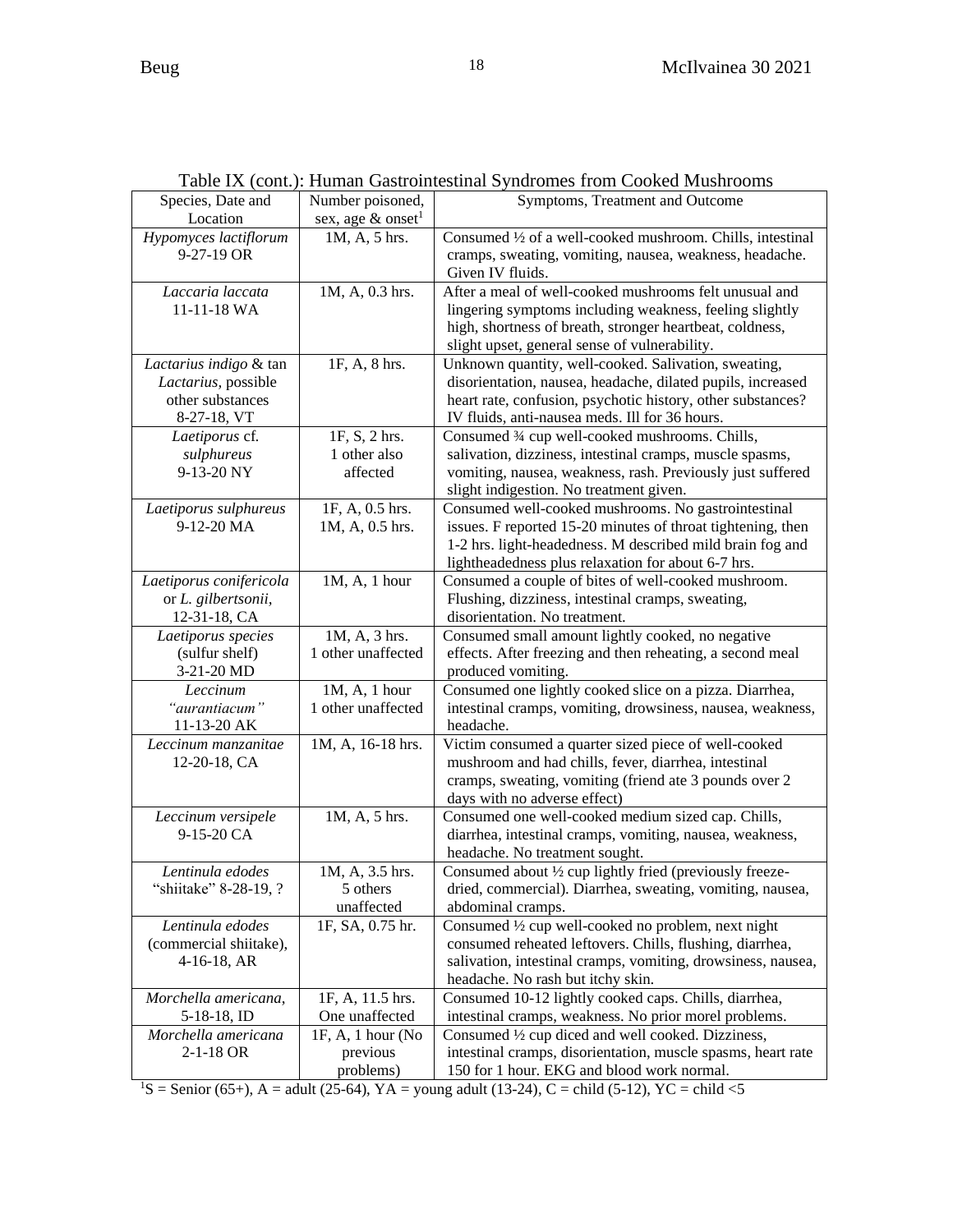| Species, Date and       | Number poisoned,              | Symptoms, Treatment and Outcome                                            |
|-------------------------|-------------------------------|----------------------------------------------------------------------------|
| Location                | sex, age & onset <sup>1</sup> |                                                                            |
| Grey and half-free      | 1F, A, 3 hrs.                 | Consumed 7 well-cooked with alcohol. Chills, flushing,                     |
| Morchella species       | One unaffected                | fever, dizziness, intestinal cramps, sweating, vomiting,                   |
| 4-13-20 PA              |                               | drowsiness, weakness. No problems when consumed by                         |
|                         |                               | same person without alcohol.                                               |
| Morchella populiphila   | 1M, A, 2 hrs.                 | Consumed <1/8 pound, well cooked. Chills, flushing,                        |
| 4-2-20 OR               | one unaffected                | diarrhea, intestinal cramps, nausea, sensitivity to sound and              |
|                         |                               | smell, body numbness, anxiety. Previous meal fine.                         |
| Morchella sp.           | 1F, A, 10-12 hrs.             | One small well-cooked serving per day over three days then                 |
| 5-15-19, MI             | 1M, A and 1 other             | dizziness, disorientation, muscle spasms, nausea, severe                   |
| (definite true morels)  | unaffected                    | vertigo. Given IV fluids, relaxant, anti-nausea meds.                      |
|                         |                               | Recovery 18-24 hrs.                                                        |
| Morchella? or "False    | 1F, A, 12 hrs.                | Fried pan of lightly cooked morels on 2 occasions. Both                    |
| morel"?                 | 2C unknown                    | times chills, flushing, fever, diarrhea, hallucinations,                   |
| $5-11-18$ , IA          | effect                        | dizziness, intestinal cramps, disorientation, vomiting.                    |
|                         |                               | Treatment, IV fluids, Ativan, pain meds.                                   |
| Neolentinus lepideus or | 1F, A, 12 hrs.                | Female consumed 4 slices of well-cooked mushroom and                       |
| N. ponderosus           | 2M, YA less                   | was most affected. Diarrhea, dizziness, drowsiness,                        |
| 6-29-20, ID             | affected                      | headache, chest pain, flushed and tingly. One son                          |
|                         |                               | headache, other trouble breathing.                                         |
| Omphalotus illudens     | 1M, A, 8 hrs.                 | Consumed 7-8 mushrooms (unclear if more than one                           |
| 9-1-18 NY               |                               | species). Nausea and vomiting after 8 hours. Photo of 2                    |
|                         |                               | clumps old mushrooms. Thought he had chanterelles.                         |
| Panaeolus foenisecii    | 1A, ?, 0.2 hrs.               | Prepared tea from two dried mushrooms. Consumed half                       |
| $6-9-19, ?$             |                               | cup and head hurt, then stomach hurt.                                      |
| Pholiota adiposa        | 1F, A, 8.5 hrs.               | Consumed 1/2 pound lightly cooked (previously eaten                        |
| (grown from a liquid    |                               | without problem). Chills, fever, diarrhea, salivation,                     |
| culture kit)            |                               | dizziness, sweating, vomiting, drowsiness, nausea,                         |
| 10-10-20 IA             |                               | weakness. Treatment IV fluids, activated charcoal, Ativan.                 |
| Pleurotus ostreatus     | 1F, A, 1 hour                 | Grew oysters from kit and consumed $\frac{1}{2}$ to $\frac{3}{4}$ cup well |
| $1-16-20?$              | $2nd$ person – same           | cooked. For first two, first meal no alcohol, no problem.                  |
| cultivated              | 3 <sup>rd</sup> no problem    | Alcohol with second meal. Dizziness, vomiting, nausea,                     |
|                         |                               | headache. One person alcohol both meals, no problem.                       |
| Sarcodon rimosus        | 1F, A, ?                      | Consumed a bowl of well-cooked mushroom soup. Chills,                      |
| 10-22-20 BC             |                               | dizziness, nausea, headache. Liver enzymes were elevated.                  |
| Scleroderma cf.         | 1M, S, 3-4 hrs.               | Consumed 1/2 of medium size mushroom, well cooked.                         |
| areolatum               |                               | Hallucinations, disorientation, vomiting, nausea, weakness,                |
| 10-7-19 ME              |                               | tiredness. Treatment not reported.                                         |
| Scleroderma citrinum    | 1M, A, 1.25 hrs.              | Nausea, vomiting after consuming 1/2 of one well-cooked                    |
| 7-6-19, MA              |                               | mushroom misidentified as Lycoperdon pyriforme                             |
| Sutorius (Tylopilus)    | 3F, A, 2.5 hr.                | Well-cooked mushrooms. Diarrhea, intestinal cramps,                        |
| eximius 8-6-18 VT       | 1M, A, 2.5 hr.                | vomiting, nausea, weakness. Given IV fluids and                            |
|                         |                               | Ondansetron (Zofran). Released from ED after 4 hours.                      |
| Sutorius eximius        | 1M, A, 4 hrs.                 | Consumed about 1/2 cup well-cooked mushrooms. Chills,                      |
| 7-20-19 ME              | 12, 2, ?                      | diarrhea, intestinal cramps, vomiting, nausea, weakness.                   |
|                         |                               | Treatment IV fluids, antinausea meds. Recovery > 16                        |
|                         |                               | hours. Second person consumed less, less affected.                         |
| Sutorius (Tylopilus)    | 1F, A 4 hrs.                  | Consumed 1/2 of one young mushroom, well-cooked. Fever,                    |
| eximius                 | 1?, A?, 4 hrs.                | diarrhea, intestinal cramps, sweating, vomiting, nausea,                   |
| 7-15-18 VT              |                               | weakness, headache. IV fluids and anti-nausea drugs.                       |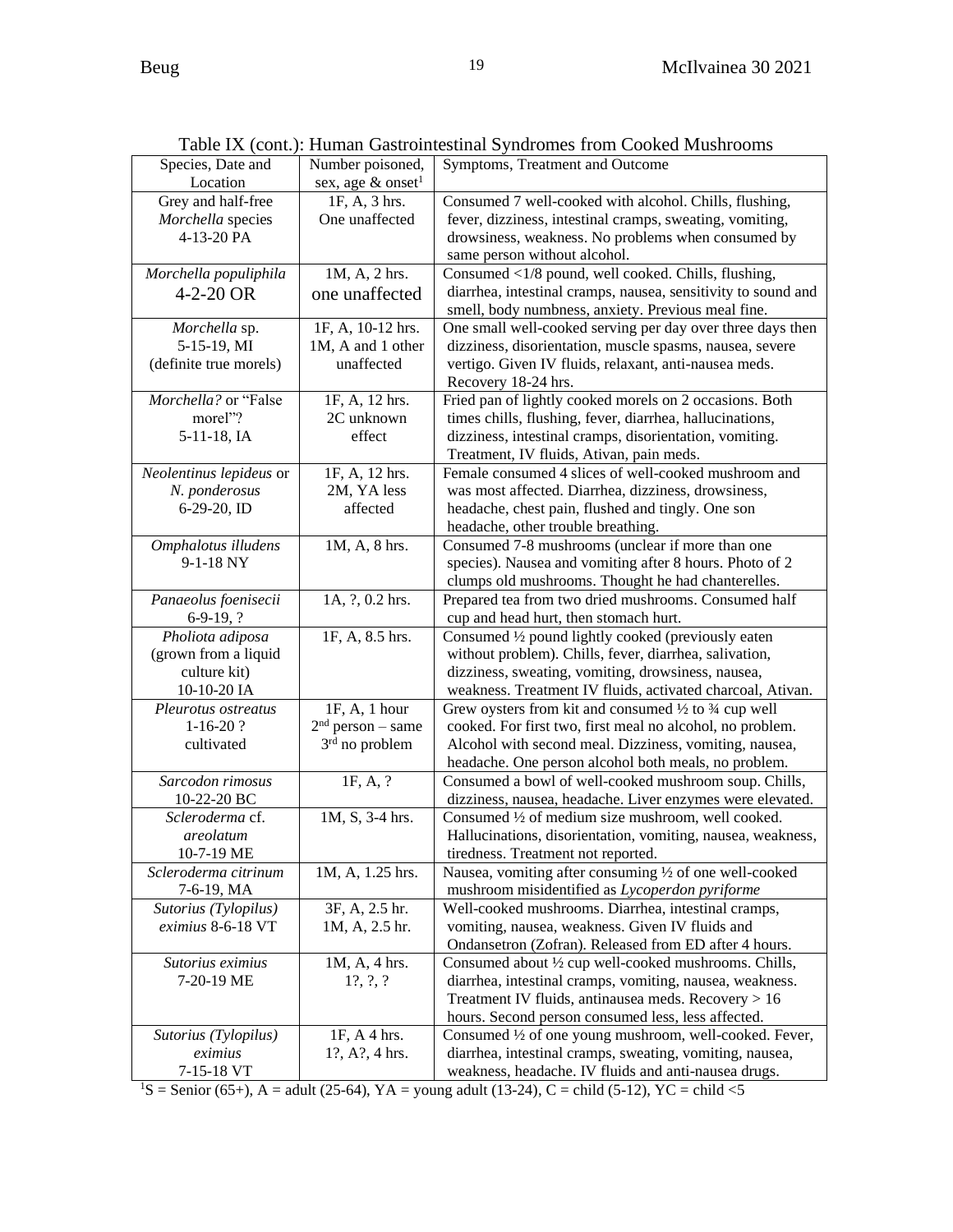| Species, Date and          | Number poisoned,                 | Symptoms, Treatment and Outcome                            |
|----------------------------|----------------------------------|------------------------------------------------------------|
| Location                   | sex, age $\&$ onset <sup>1</sup> |                                                            |
| Sutorius eximius           | 1M, A, 3 hrs.                    | Consumed 2 well-cooked caps after previous small meal      |
| $8-26-20$ NS               | 2 others also ill                | had no adverse effects. Intestinal cramps, nausea,         |
|                            |                                  | headache. Expected Neoboletus luridiformis.                |
| <i>Trametes versicolor</i> | 1F, $?$ , $?$                    | Stomach upset from cup of 'turkey tail" tea. Mushrooms in  |
| $11 - 1 - 20$ ?            |                                  | photo looked over the hill.                                |
| Tricholoma populinum       | 1M, A, ?                         | They consumed part of 1 cooked mushroom thinking it was    |
| $10-15-18$ WA              | 1M C, ?                          | "fried chicken mushroom". Symptoms not reported.           |
| Turbinellus floccosus or   | 1M, A, 8 hrs.                    | 1/2 pound fresh, well cooked. Both suffered diarrhea,      |
| kauffmanii 8-13-20 WA      | 1 other adult ill                | intestinal cramps, headache. Expected "white chanterelles" |
| Volvariella volvacea       | 1F, A, 11 hrs.                   | Consumed about 1 cup lightly cooked at restaurant.         |
| 12-11-20 TX                |                                  | Diarrhea, burning urination like a UTI.                    |

Table IX (cont.): Human Gastrointestinal Syndromes from Cooked Mushrooms

| Table X: Human Gastrointestinal Syndromes from Mixed Collections |  |  |  |  |  |
|------------------------------------------------------------------|--|--|--|--|--|
|------------------------------------------------------------------|--|--|--|--|--|

| Species, Date and                   | Number poisoned,              | Symptoms, Treatment and Outcome                                 |
|-------------------------------------|-------------------------------|-----------------------------------------------------------------|
| Location                            | sex, age & onset <sup>1</sup> |                                                                 |
| Armillaria sp.                      | 1M, A, 2.5 hrs.               | Consumed about 7 grams from roadside to get high. Felt          |
| Inocybe cf. sindonia                |                               | high at first, then severe vomiting and nausea. Received        |
| 10-18-18 BC                         |                               | anti-emetics. Labs normal.                                      |
| <b>Boletus</b> edulis               | 1F, S, 3 hrs.                 | Consumed one bowl mushroom soup with alcohol.                   |
| (purchased porcini) &               | Husband not                   | Flushing, headache, rapid pulse, pounding in chest, slightly    |
| Agaricus bisporus                   | affected                      | short of breath. No problem when consumed without               |
| 2-9-20 NY                           |                               | alcohol or by husband who drank little.                         |
| Boletus mirabilis,                  | $1M, A, 12 + hrs.$ ?          | Patient said he consumed only 6 "Galerina-like caps"            |
| Armillaria sp.,                     |                               | which would likely be the Armillaria (honey mushrooms).         |
| Crepidotus sp.                      |                               | Suffered abdominal pain, cramping, and mildly loose             |
| 10-16-18 BC                         |                               | stools. Lab work normal. No treatment indicated.                |
| Cantharellus subalbidus             | 1F, A, 4 hrs.                 | Consumed a portion of mixed cooked mushrooms.                   |
| Hypomyces lactiflorum               |                               | Vomited about 10 times, watery diarrhea. Low serum              |
| + possible <i>Amanita</i>           |                               | potassium, otherwise normal labs. Third mushroom very           |
| 9-29-20 BC                          |                               | whitish and soft texture like an <i>Amanita</i> .               |
| Entoloma species and                | 1M, A, ?                      | Bemushroomed with Psilocybe azurescens, he consumed             |
| some other species                  |                               | several small entolomas etc. Watery stools, dull ache in        |
| 4-14-20?                            |                               | left side of abdomen (possibly from alcohol abuse).             |
| $\overline{L}$ eccinum manzanitae + | 1F, A, 6 hrs.                 | Four to 5 adults shared two well-cooked boletes, five           |
| Cantharellus formosus               | 1 similarly                   | chanterelles. Two suffered chills, diarrhea, disorientation,    |
| 10-06-19 OR                         | affected, 1 less              | vomiting, nausea, weakness, headache. Treated with              |
|                                     | affected                      | activated charcoal and IV fluids. I blame the <i>Leccinum</i> . |
| Pleurotus ostreatus                 | 1M, A, 3 hrs.                 | About 0.5 ounces of well-cooked white-spored mushrooms          |
| with a Clitocybe sp.                |                               | (photo included one Clitocybe) with alcohol. Chills,            |
| Fall 2018, IL                       |                               | diarrhea, generally strange feeling, anxiety, restlessness.     |
| Dried mushroom mix                  | 1F, S, 3 hrs.                 | Consumed about 1/4 cup well-cooked. Flushing, diarrhea,         |
| 4-21-20 VA                          |                               | intestinal cramps. Commercial product.                          |
| Boletus edulis "and                 | 1F, A, 1.5 hrs.               | Two individuals consumed about 10 grams (1/3 ounce) of          |
| related groups"                     | 1?, A, 1.5 hrs.               | imported dried mushrooms. Both experienced diarrhea and         |
| 5-22-20 CA                          |                               | intestinal cramping.                                            |
| Hericium erinaceus and              | 1F, A, 2-5 hrs.               | Consumed a "decent amount" of well-cooked mushrooms             |
| "some other kind"                   |                               | purchased at a drive through. Vomiting, nausea, upper           |
| 7-18-20 VA                          |                               | gastrointestinal discomfort.                                    |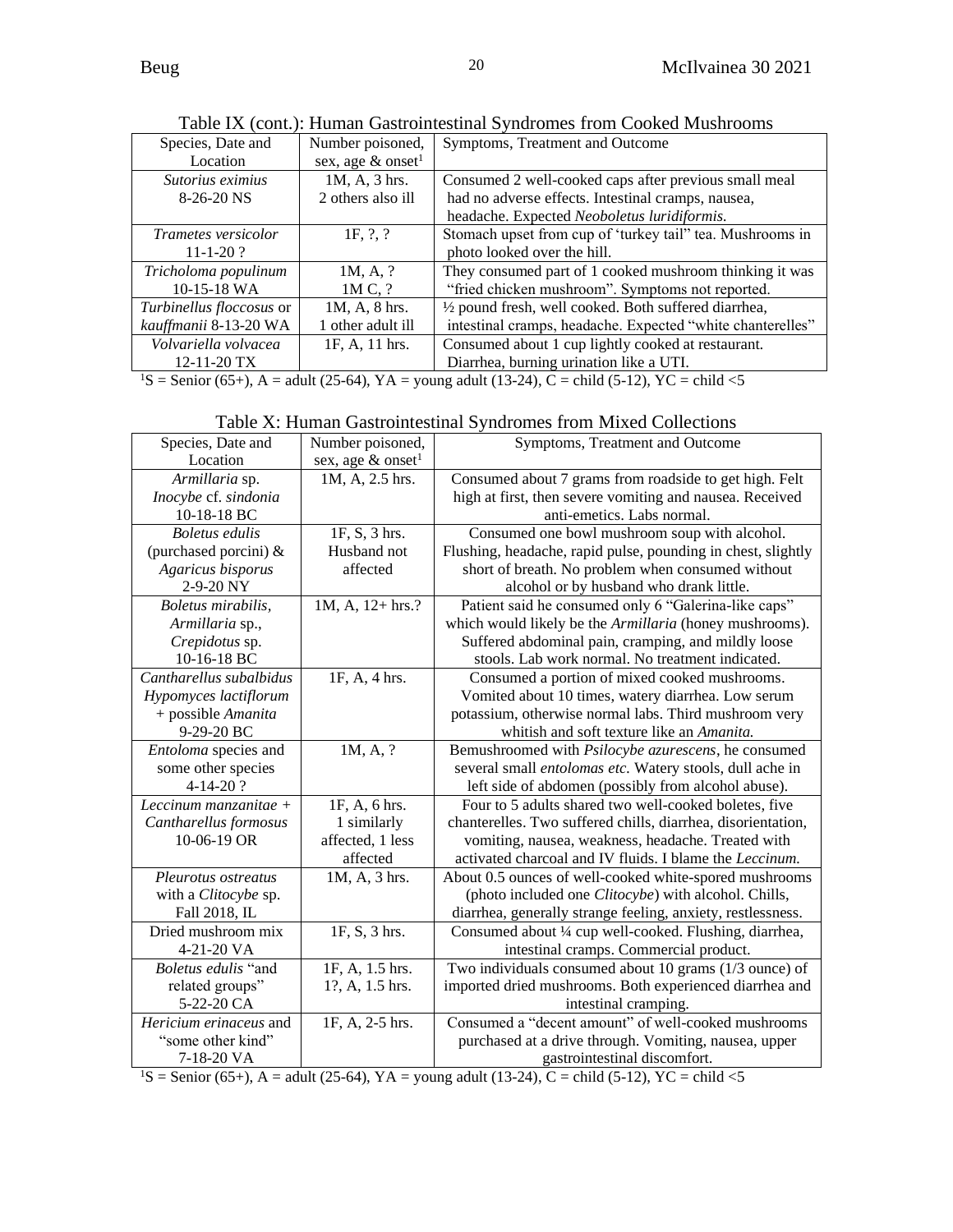| Species, Date and        | Number poisoned,                 | Symptoms, Treatment and Outcome                            |
|--------------------------|----------------------------------|------------------------------------------------------------|
| Location                 | sex, age $\&$ onset <sup>1</sup> |                                                            |
| Sparassis and "black     | 1F, A, 10 hrs.                   | Consumed 1 cup of cooked Sparassis and some black          |
| trumpets" 8-9-20 NC      |                                  | trumpets with 1/2 glass wine. Vomiting, nausea, headache.  |
| Mixture of species,      | 1F, A, 1.5 hours                 | Consumed 3 well-cooked mushrooms from pile.                |
| several known to be      |                                  | Salivation, dizziness, disorientation, nausea, headache.   |
| toxic 9-30-20 Canada     |                                  | Awoke with puffy face & blurred vision. Recovery 48 hrs.   |
| Purchased dried mixed    | 1F, A, 24 hrs.                   | Consumed 7.5-ounce mushrooms well cooked. Intestinal       |
| mushrooms                |                                  | cramps, nausea, weakness, waves of nausea, abdominal       |
| $8-24-20$ ?              |                                  | pain, odd smelling stool. Symptoms persisted 10+ days.     |
| Russula & Lactarius      | 1M, A, ?                         | Consumed several mushrooms, one peppery. Preparation       |
| 8-10-19 PA               |                                  | not reported. Hypothermia, sweating profusely.             |
| Matsutake, chanterelles, | 1F, S, 11 hrs.                   | Consumed raw and lightly cooked mushrooms at a B&B         |
| & boletes, 10-20-18      |                                  | mushroom-themed dinner. Diarrhea, vomiting, and            |
| <b>WA</b>                |                                  | weakness with weakness persisting for several days.        |
| Hypomyces lactiflorum    | 1M, S, 72 hrs.                   | Consumed 1 R. ornatipes, several H. lactiflorum, cooked.   |
| and Retiboletus          |                                  | Creatine levels 7+ and rising on day 6. Acute tubular      |
| ornatipes                |                                  | necrosis and interstitial nephritis. Prednisone and kidney |
| 9-5-18 ME                |                                  | dialysis for 3 days. Symptoms slowly resolving.            |

Table X (cont.): Human Gastrointestinal Syndromes from Mixed Collections

Table XI:

## Human Cases Involving raw, unknown preparation, and/or spoiled mushrooms

| Species, Date and      | Number poisoned,              | Preparation, Symptoms, Treatment and Outcome                                      |
|------------------------|-------------------------------|-----------------------------------------------------------------------------------|
| Location               | sex, age & onset <sup>1</sup> |                                                                                   |
| Agaricus bisporus?     | 1F, A, 17 hrs.                | Consumed 6 lightly cooked mushrooms from open jar                                 |
| $4-5-18$ , GA          |                               | unrefrigerated for 4 days, then ate a few more. Chills,                           |
|                        |                               | flushing, diarrhea, cramps, dizziness, nausea, headache.                          |
|                        |                               | "Not tasting right."                                                              |
| Agaricus bisporus      | 1M, S, 2.5 hr.                | Consumed a little over half of a lightly cooked stuffed                           |
| 6-14-18, SC            |                               | mushroom appetizer for 2. Chills, diarrhea, dizziness,                            |
|                        |                               | disorientation, vomiting, nausea, thirst.                                         |
| Agaricus bisporus      | 1F, A, 0.5 hrs.               | Consumed raw. Chills, diarrhea, intestinal cramps, nausea.                        |
| "crimini" 12-11-18, CA |                               |                                                                                   |
| Agaricus bisporus      | 1F, A, 1.5 hrs.               | Consumed 50-6 whole, lightly cooked mushrooms that had                            |
| $5 - 21 - 19$          |                               | started to age/shrivel in fridge. Passed out but had                              |
|                        |                               | recovered 1 hour later.                                                           |
| Agaricus section       | 1M, A, 12 hrs.                | Abdominal discomfort. Victim thought he was eating                                |
| Derematii 11-2-18, WA  |                               | "shaggy manes"                                                                    |
| Agaricus hondensis     | 2 friends, A,                 | Consumed unknown quantity for supper (cooking not                                 |
| 10-23-18 BC            | $2-3$ hrs.                    | specified). Vomiting, abdominal cramps, verge of diarrhea,                        |
|                        |                               | dizziness. One less affected. Mistaken for A. campestris.                         |
| Agaricus xanthodermus  | 1F, A, 1.5 hrs.               | Consumed $\frac{1}{2}$ " x $\frac{1}{2}$ " piece raw. Diarrhea, sweating,         |
| (probable) 9-21-18 CA  |                               | uncontrollable vomiting.                                                          |
| Agaricus section       | 1F, A, 0.5 hr.                | Consumed a few bites for breakfast. In $\frac{1}{2}$ hr. had $\frac{1}{2}$ hr. of |
| Xanthodermatei         |                               | nausea. Consumed more at dinner (cooked? raw?) and had                            |
| 10-03-20 BC            |                               | vomiting, diarrhea, and abdominal pain lasting 2 hours,                           |
| <b>Awaiting DNA</b>    |                               | requiring hospitalization                                                         |
| Agaricus sp.           | 1?, YC, 10 hrs.               | Child seen holding dirty mushrooms, but mouth was clean.                          |
| 10-7-19 BC             |                               | Vomited several times. Seemed recovered when arrived at                           |
| <b>Awaiting DNA</b>    |                               | emergency department. No further symptoms.                                        |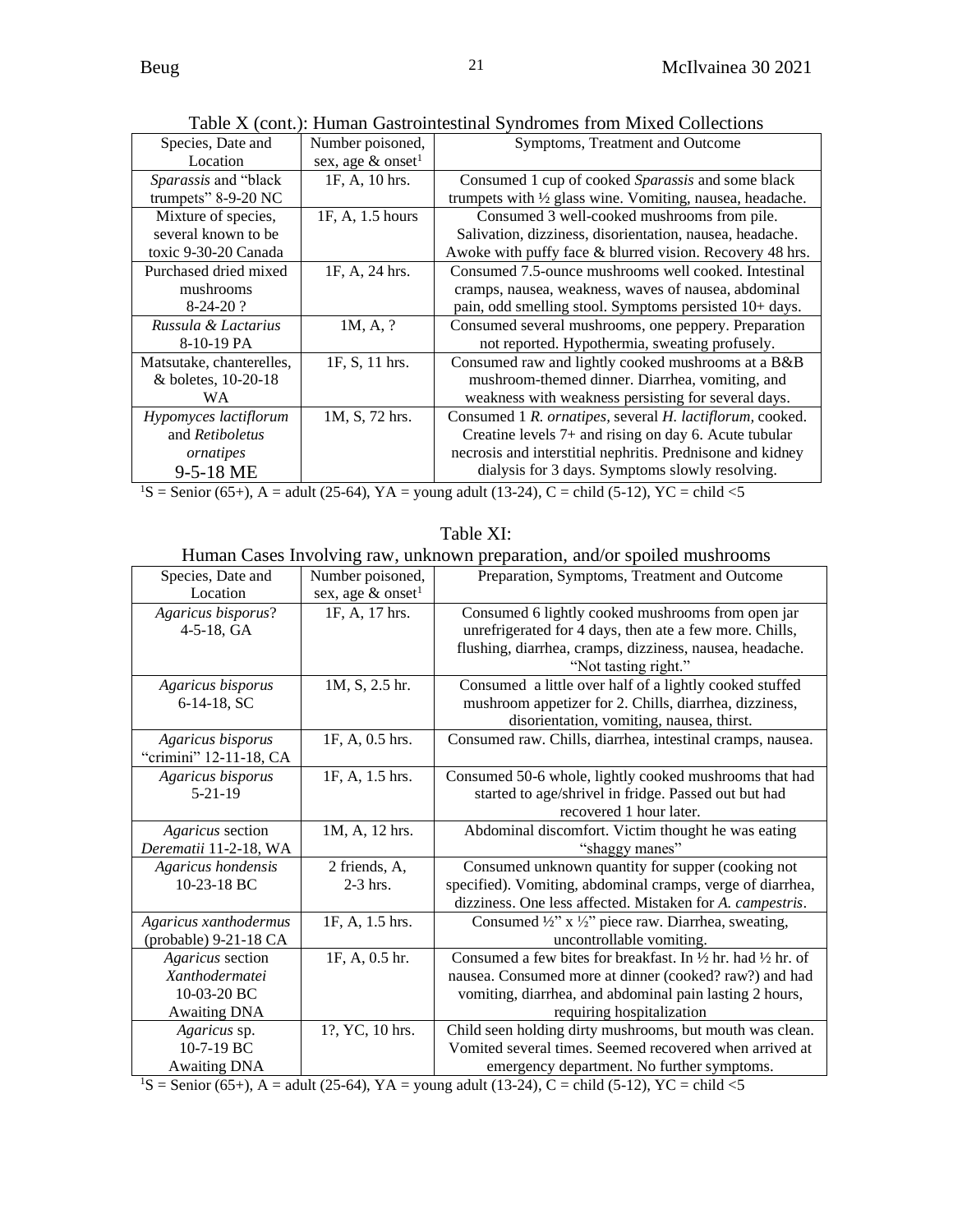|                               |                                                      | Truman Cases mvorving raw, unknown preparation, and/or sponce musinooms                                      |
|-------------------------------|------------------------------------------------------|--------------------------------------------------------------------------------------------------------------|
| Species, Date and<br>Location | Number poisoned,<br>sex, age $\&$ onset <sup>1</sup> | Preparation, Symptoms, Treatment and Outcome                                                                 |
| Armillaria sp.                | 1M, A, 2-3 hrs.                                      | M consumed 1 raw. F consumed some under-cooked. Both                                                         |
| 10-23-18 NY                   | 1F, A, 2-3 hrs.                                      | developed nausea, vomiting, chills. Purchased mushrooms.                                                     |
| Cantharellus species          | 1 person, no                                         | Severe gastrointestinal distress. Hospitalized overnight and                                                 |
| 11-?-20 OR                    | details                                              | released after blood work-up. No other details.                                                              |
| Cantharellus formosus         | 1M, S, 6 hrs.                                        | Consumed unknown quantity, unknown preparation.                                                              |
| 9-19-19 BC                    | Friend                                               | Intermittent sweating, nausea. Slightly elevated liver                                                       |
| Haida Gwaii                   | asymptomatic                                         | enzymes approaching normal later in day.                                                                     |
| Chlorophyllum                 | 1M, A, 3.5 hrs.                                      | Vomiting, nausea.                                                                                            |
| molybdites                    | 1F, A, 3.5 hrs.                                      |                                                                                                              |
| 08-02-20?                     | 1F, YC, 3.5 hrs.                                     |                                                                                                              |
| Chlorophyllum                 | 1M, S, 2 hrs.                                        | Consumed 6-8 medium sized raw mushrooms. Chills,                                                             |
| molybdites                    |                                                      | diarrhea, intestinal cramps, muscle spasms, vomiting,                                                        |
| 8-2-20 NC                     |                                                      | nausea. Self-treated with Pepto Bismol and adult electrolyte                                                 |
|                               |                                                      | solution. Expected Amanita (Saproamanita) thiersii                                                           |
| Chlorophyllum                 | $1M, A, 1$ hour                                      | Two people consumed 2-3 caps raw. Flushing, diarrhea,                                                        |
| molybdites 8-20-20 GA         | 2nd person also ill                                  | dizziness, intestinal cramps, sweating, disorientation,                                                      |
|                               |                                                      | muscle spasms, vomiting, drowsiness, nausea, weakness,                                                       |
|                               |                                                      | headache, low blood pressure. One in ICU for 48 hours.                                                       |
| Chlorophyllum                 | Whole family                                         | Family picked and consumed unfamiliar mushrooms in                                                           |
| molybdites 8-22-18 VA         | No details                                           | apartment courtyard. Vomiting, stomach pains.                                                                |
| "chaga"                       | 1M, S, ?                                             | Report of a 2014 case that resulted in hepatitis and renal                                                   |
| 2014, BC                      |                                                      | failure. No information on preparation                                                                       |
| "chaga"                       | 1F, A, ?                                             | Consumed "chaga" tea. Vomiting and some confusion for                                                        |
| 2015, BC                      |                                                      | three days. Elevated liver enzymes, elevated serum                                                           |
|                               |                                                      | creatinine, and coagulopathy                                                                                 |
| "chaga"                       | 1F, A, 1 hour                                        | Feeling lightheaded and tingly after consuming one cup of                                                    |
| 2016, BC                      |                                                      | "chaga" tea from a store.                                                                                    |
| "chaga"                       | 1M, A, ?                                             | Drinking "chaga" tea intermittently for 3 weeks but since                                                    |
| 2019, BC                      |                                                      | starting was experiencing fatigue, light headedness, body                                                    |
|                               |                                                      | aches, and plugged ears. May be another cause.                                                               |
| "chaga"                       | 1A, ?, ?                                             | Frequently consumed "chaga" tea from a sealed container                                                      |
| 2011, BC                      |                                                      | and developed gastrointestinal distress from moldy tea with                                                  |
|                               |                                                      | a musty actinomycete-like odor.                                                                              |
| "chaga"                       | 1M, A, delayed                                       | Used "chaga" tea for 2 weeks. Lower trunk and legs turning                                                   |
| $08-14-20$ NJ                 |                                                      | purple. Blood work-up abnormal. Given platelets.                                                             |
| "chaga"                       | 1M, A, delayed                                       | Male drinking "chaga" tea (simmered 4 hours)                                                                 |
| 5-10-18 BC                    |                                                      | intermittently for 3 weeks. Had been experiencing fatigue,                                                   |
|                               |                                                      | light-headedness, body aches and plugged ears since                                                          |
| Chlorophyllum                 | 1M, A, 1 hour                                        | starting tea. Called when vomiting began. Recovered.<br>Consumed a big bite from a brown mushroom. Dizziness |
| brunneum                      |                                                      | and nausea. No treatment details.                                                                            |
| 10-10-18 BC                   |                                                      |                                                                                                              |
| Conocybe apala                | 1?, C, 48 hrs.                                       | Consumed small portion of cap from lawn and 48 hours                                                         |
| 7-30-19 BC                    |                                                      | later diarrhea. Neutrophils slightly elevated. Had also                                                      |
| (not the mushroom?)           |                                                      | swallowed swimming pool water.                                                                               |
| Coprinopsis                   | 1M, A, 5-6 hrs.                                      | Quantity and preparation unknown. Flushing, swelling                                                         |
| atramentaria                  |                                                      | around eyes, sometimes hyperventilating, vomiting lasting                                                    |
| 6-6-17 BC                     |                                                      | 2-3 hrs., some lingering abdominal pain. Labs normal.                                                        |
|                               |                                                      |                                                                                                              |

Table XI (cont.): Human Cases Involving raw, unknown preparation, and/or spoiled mushrooms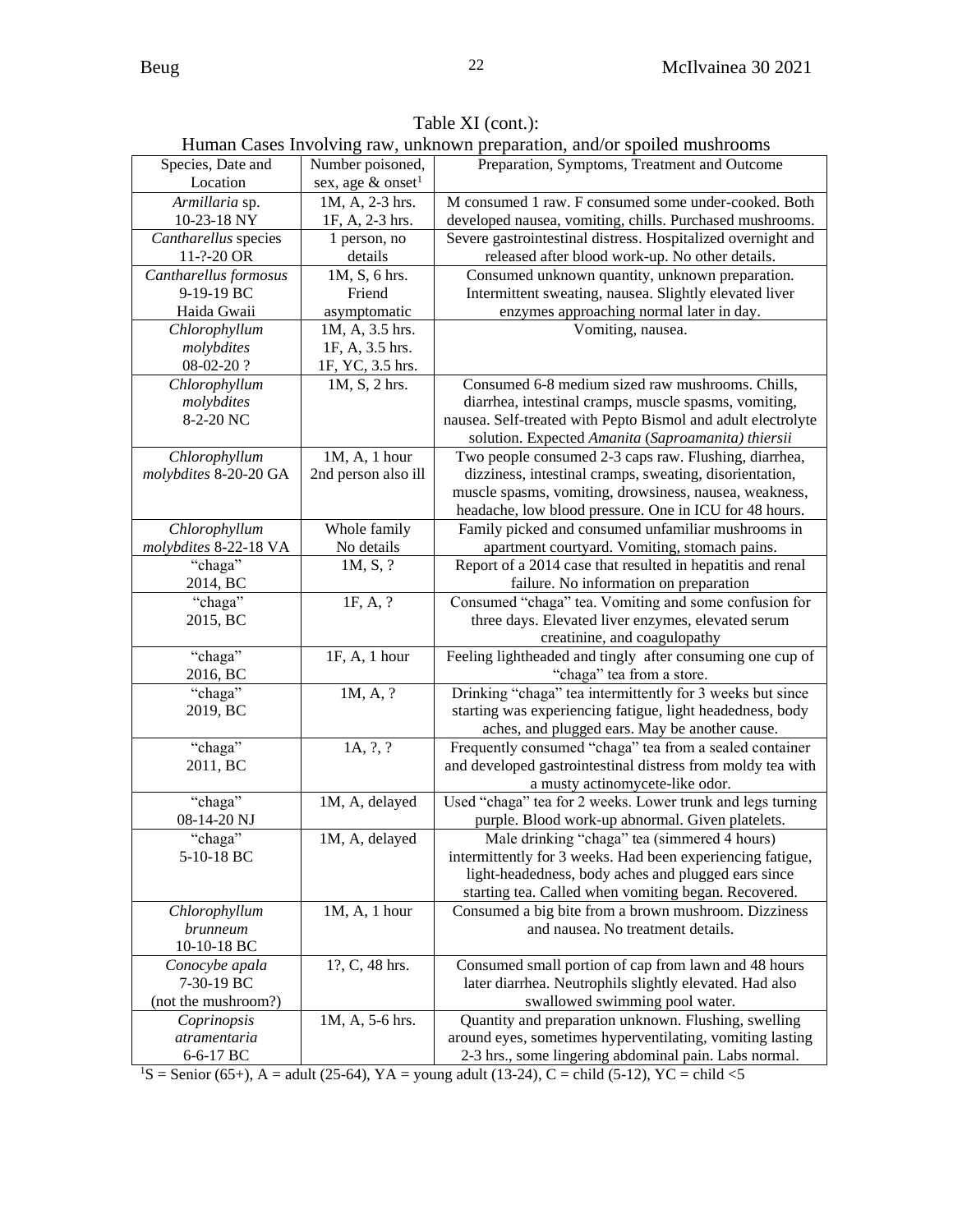| Table XI (cont.):                                                        |  |
|--------------------------------------------------------------------------|--|
| Human Cases Involving raw, unknown preparation, and/or spoiled mushrooms |  |

| Species, Date and                                                                       | Number poisoned,                                    | Preparation, Symptoms, Treatment and Outcome                                                                                                                                                                                         |
|-----------------------------------------------------------------------------------------|-----------------------------------------------------|--------------------------------------------------------------------------------------------------------------------------------------------------------------------------------------------------------------------------------------|
| Location                                                                                | sex, age & onset <sup>1</sup>                       |                                                                                                                                                                                                                                      |
| Entoloma subspecies<br>Nolanea or Leptonia<br>4-21-20?                                  | No details                                          | Nausea, vomiting, intestinal cramps, gas, lethargy, frequent<br>urination, burning thirst, headache, sensations of coldness,<br>shivering, hot flashes with sweating, gastrointestinal upset,<br>severe lower back pain.             |
| Fulviformes inermis<br>"Corky flat conk"<br>$? - ? - 18$ , CA                           | 1M, ?, ?                                            | Patient presented with severe immunologic disease and<br>developed lung disease. F. inermis cultured from<br>respiratory fluid.                                                                                                      |
| Hericium erinaceus<br>"lion's mane"<br>5-21-20?                                         | 1F, A, 4.5 hours<br>1 other also ill                | Consumed a large and relatively uncooked amount of home<br>grown "lion's mane". Gastrointestinal discomfort, intense<br>nausea, felt intense urge to vomit.                                                                          |
| Hericium erinaceus<br>$9-26-20?$                                                        | 1F, A 12 hrs.                                       | Consumed 1 gram of raw mushroom that had been grown<br>from a liquid culture and 'planted" outside. Appeared<br>spoiled in photo.                                                                                                    |
| Inocybe cf. geophylla<br>1-5-19 B.C.                                                    | 1?, YC, no<br>symptoms                              | Consumed dime size piece. Treated with activated charcoal.<br>No symptoms.                                                                                                                                                           |
| Leccinum<br>atrostipitatum/insigne<br>group, 8-21-18, ME                                | 1F, A, 1 hour                                       | Consumed several bites. Vomiting, nausea, weakness.<br>Treatment IV fluids and Zofran. Released after several<br>hours in ED.                                                                                                        |
| Leccinum<br>8-21-18, VT                                                                 | 1F, A, ?                                            | Consumed some raw. Vomiting for 2 hours                                                                                                                                                                                              |
| Leccinum sp.<br>8-01-20 CO                                                              | 1F, C, 6 hours                                      | Consumed raw. Vomiting. Expected porcini (Boletus<br>edulis).                                                                                                                                                                        |
| Listeria monocytogenes<br>food poisoning from<br>"Enoki" Mushrooms<br>6-10-20 17 States | 36 people sick in<br>17 states, 31<br>hospitalized. | Nationwide food poisoning case from imported "Enoki"<br>mushrooms (cultivated Flammulina velutipes) resulting in 4<br>dead and 31 hospitalized. Symptoms high fever, stiff neck,<br>severe headache, muscle aches, nausea, diarrhea. |
| Marasmius oreades<br>7-22-20 BC                                                         | 1?, YC, 12 hrs.                                     | Consumed very old mushrooms from lawn, raw.<br>Abdominal cramps. At 36 hrs. some diarrhea, continuing<br>abdominal pain. Elevated blood urea nitrogen<br>(dehydration?).                                                             |
| Neolentinus lepideus<br>6-25-20 NH                                                      | 1F, YC, 2.5 hrs.                                    | Consumed a couple of bites raw. Intestinal cramps,<br>vomiting, nausea. Treatment IV fluids and Zofran.                                                                                                                              |
| Paxillus involutus<br>group 10-15-17 BC                                                 | 1F, YC, no<br>symptoms                              | Consumed small piece of mushroom. Diarrhea all previous<br>week but not day of ingestion. Given activated charcoal.<br>Note: normally causes problems only on later ingestions.                                                      |
| Pholiota sp.<br>11-11-18 BC<br>Awaits DNA                                               | 1F, C, 2 hrs.                                       | Consumed mushroom from playground field? (but claims<br>only to have held it). Presented in ED with abdominal<br>cramping. Still reported cramping 3 hrs. later.                                                                     |
| Pleurotus ostreatus<br>(commercial blue)<br>$3-18-18$ , MD                              | 1F, A, 0.75 hr.                                     | Consumed several raw stipes. Chills, flushing, diarrhea,<br>intestinal cramps, sweating, muscle spasms, vomiting,<br>drowsiness, weakness, headache, blotchy skin on face.                                                           |
| Protostropharia cf<br>dorispora<br>6-27-19 BC                                           | 1?, YC, 0.75 hr.                                    | Found holding mushroom from manure pile. Started<br>difficult to control screaming. Assessed for 3-5 hours and<br>released.                                                                                                          |
| Rubroboletus sp.<br>7-26-20 BC<br><b>Awaiting DNA</b>                                   | 2?, A, 2 hrs.                                       | Gastrointestinal distress. Only old, slightly decomposed<br>piece of cap for ID                                                                                                                                                      |
| Scleroderma cepa<br>group, 9-1-18, WA?                                                  | 1?, YC, ?                                           | Infant foraging incident. Three spells of vomiting.                                                                                                                                                                                  |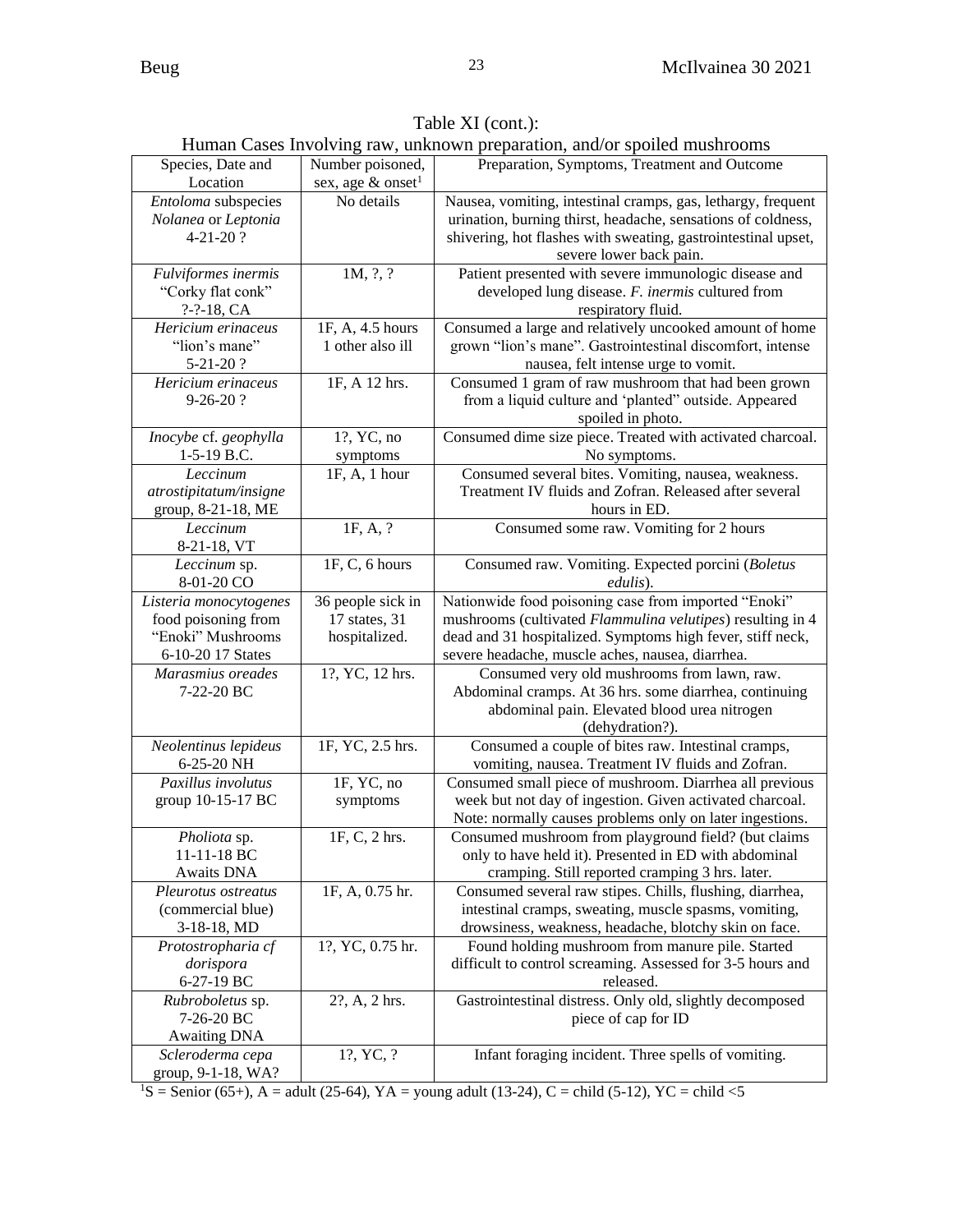| Human Cases Involving raw, unknown preparation, and/or spoiled mushrooms                      |                                  |                                                            |
|-----------------------------------------------------------------------------------------------|----------------------------------|------------------------------------------------------------|
| Species, Date and                                                                             | Number poisoned,                 | Preparation, Symptoms, Treatment and Outcome               |
| Location                                                                                      | sex, age $\&$ onset <sup>1</sup> |                                                            |
| Scleroderma sp.                                                                               | $1M$ , A, fast                   | Consumed 1 bite of a raw "puffball". Nausea, blurred       |
| $7-7-17$ BC                                                                                   |                                  | vision, weak, dizzy. Full recovery 3-4 hrs., no treatment. |
| Tricholoma focale                                                                             | 1F.A. ?                          | Vomiting after consuming old wormy mushrooms mistaken      |
| 10-15-18, WA?                                                                                 | 1M, A, ?                         | for Matsutake. No other details.                           |
| Tubaria sp.                                                                                   | 1M, YA, 0.5 hr.                  | Consumed 1 mushroom from park. Mild stomach upset.         |
| 3-16-17 BC                                                                                    |                                  |                                                            |
| $\sim$<br>1.1.79771<br>1.1.710.011.0<br>$\sim$ $\sim$ $\sim$ $\sim$ $\sim$<br>$1.1177$ $1.27$ |                                  |                                                            |

Table XI (cont.):

|  | luman Cases Involving raw unknown preparation and/or spoiled mushrooms |
|--|------------------------------------------------------------------------|

| Species, Date and<br>Location                           | Animal, Age &<br>onset <sup>1</sup> | Symptoms, Treatment and Outcome                                                                                                                                                                                                       |
|---------------------------------------------------------|-------------------------------------|---------------------------------------------------------------------------------------------------------------------------------------------------------------------------------------------------------------------------------------|
| Agaricus sp. (probable)<br>9-25-18 CO                   | Dog, 0.6, ? hrs.                    | Diarrhea, vomiting, drowsiness, nausea, weakness. Vet<br>treatment. Recovered after 2 days.                                                                                                                                           |
| Amanita ocreata<br>3-29-18, CA                          | Dog, 1.2, 10 hrs.                   | Vomiting and diarrhea rapidly followed by fulminant liver<br>failure with sever hypoglycemia, coagulopathy. DEATH                                                                                                                     |
| Amanita ocreata or<br>Amanita phalloides<br>2-28-19, CA | Dog, $?, ?$                         | French bulldog ate mushrooms in yard and was taken to Vet<br>before symptoms. Liver failure and neurological damage.<br>DEATH within 24 hours                                                                                         |
| Amanita phalloides or<br>A. ocreata 7-?-19 CA           | 10 Puppies, ?, ?                    | Ten puppy DEATHS in one 2-week period at one Pet Care<br>Vet Hospital.                                                                                                                                                                |
| Amanita phalloides<br>7-2-19 CA                         | Puppy, 0.3 yr.,<br>8 hrs.           | Consumed three mushrooms and vomited. Vet treatment<br>unknown. DEATH the next day.                                                                                                                                                   |
| Amanita phalloides<br>3-11-2019, CA                     | $2$ Dogs, $?$ , $?$                 | Seizing, shaking uncontrollably. No other details our<br>outcome.                                                                                                                                                                     |
| Amanita phalloides<br>3-20-19, CA                       | Dog, $?, ?$                         | Low blood pressure, low body temperature. No other details.<br>Survival was predicted but outcome unknown.                                                                                                                            |
| Amanita phalloides<br>6-12-19 CA                        | Puppy, 0.3 yr.<br>6 hrs.            | Diarrhea, vomiting, drowsiness, lethargy. Treatment IV fluids,<br>cysteine, plasma transplant. DEATH                                                                                                                                  |
| Amanita phalloides<br>10-16-19 BC                       | Puppy, 0.3 yrs., ?                  | Dog DIED 2 days after going to vet. Death caps located in<br>yard after puppy died.                                                                                                                                                   |
| Amanita phalloides<br>5-30-20 CA                        | Dog, ?, 6 hrs.                      | Consumed estimated 1 square inch. Diarrhea, vomiting,<br>drowsiness, lethargy. IV fluids, "liver support meds", oral<br>Denamarin. Brief improvement, rapid decline. DEATH.                                                           |
| Amanita phalloides<br>7-29-20?                          | Puppy, 0.7 yrs.<br>7 hrs.           | Consumed 1/2 of immature specimen. Intestinal cramps,<br>disorientation, vomiting, drowsiness, unusual barking.<br>Treatment IV fluids, biliary drain, plasma, vit. K, milk thistle,<br>antibiotics. Liver failure, DEATH.            |
| Amanita phalloides<br>8-3-20 CA                         | Puppy, 0.5 yrs.,<br>10 hrs.         | Unknown quantity eaten. Diarrhea, vomiting, weakness.<br>Received platelet transfusions, other treatments. DEATH.                                                                                                                     |
| Amanita phalloides<br>Fall? 2020 BC                     | Dog, 7, ?                           | Movie star dog consumed mushrooms in park. Weakness,<br>salivating, abdominal pain. "Extensive treatment" including<br>gall bladder aspiration which vet feels saved the dog. Liver<br>failure but has recovered and liver will heal. |
| Amanita phalloides<br>(suspected) 12-2-20 VA            | Dog, ?, ?                           | Vomiting, lethargic, walking with arched back, weak, listless,<br>disturbing neurological symptoms, hypoglycemia, internal<br>bleeding. Treatment multiple blood transfusions, vitamin K.<br>Liver failure. DEATH.                    |

|  |  | Table XII: Poisonings of Animals |
|--|--|----------------------------------|
|--|--|----------------------------------|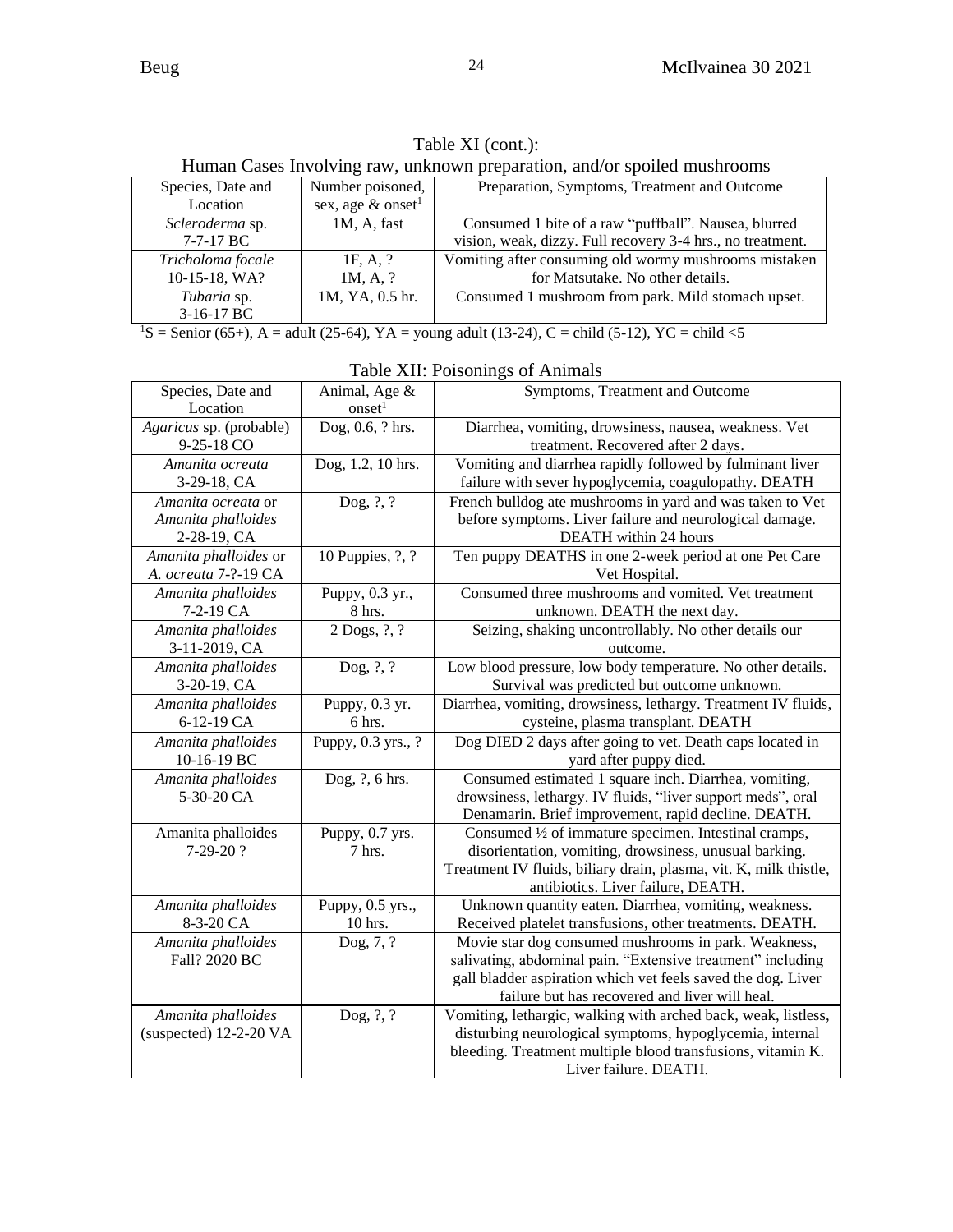|                                 |                                     | Table AII (Colit.). Poisoiniigs of Alliniais                                                                      |
|---------------------------------|-------------------------------------|-------------------------------------------------------------------------------------------------------------------|
| Species, Date and<br>Location   | Animal, Age &<br>onset <sup>1</sup> | Symptoms, Treatment and Outcome                                                                                   |
| Amanita phalloides<br>8-?-19 BC | Puppy, $?$ , $?$                    | Puppy DIED at vets. Numerous A. phalloides found in yard<br>near a European white birch.                          |
| Amanita muscaria<br>10-18-19 MA | Dog, ?, ?                           | Dog could not open eyes. Even after 2 doses antibiotic<br>ophthalmic drops, dog guarding and not normal. Unusual! |
| Amanita muscaria                | Dog, 1.5, 2 hrs.                    | Consumed as much as 1 cup. Dizziness, disorientation,                                                             |
| 11-3-20 OR                      |                                     | weakness, dilated pupils, shallow breathing, unresponsive,                                                        |
|                                 |                                     | skittish. IV fluids, blood work. Recovered in 24 hours.                                                           |
| Amanita pantherina              | Dog, ?, 5 hrs.                      | Unsteady, could not walk, panting, vomited twice. Treated at                                                      |
| 5-21-18, WA                     |                                     | vets for 2 days with IV fluids.                                                                                   |
| Amanita pantherina              | Puppy, 0.5, 0.5                     | Fever, dizziness, disorientation, muscle spasms, drowsiness,                                                      |
| 6-23-19 CA                      | hrs.                                | weakness, loss of motor control. Stumbling, falling.                                                              |
|                                 |                                     | Treatment IV fluids, Midazolam, Atropine (contra-                                                                 |
|                                 |                                     | indicated!). DEATH 1 hour later.                                                                                  |
| Amanita pantherina              | Puppy, 0.5 yr., 5                   | Puppy consumed large dried out specimen. Diarrhea,                                                                |
| 8-13-19 UT                      | hrs.                                | hallucinations, salivation, dizziness, disorientation,                                                            |
|                                 |                                     |                                                                                                                   |
|                                 |                                     | drowsiness, irregular breathing, uncontrollable bladder. Given<br>IV fluids only, recovered <24 hours.            |
| Amanita pantherina              | Dog, ?, ?                           | Only detail is that mushroom material from dog's stomach                                                          |
| probable                        |                                     | initially thought to be Galerina autumnalis was a likely                                                          |
| 1-22-19 WA                      |                                     | Amanita button.                                                                                                   |
| Amanita pantherina              | Dog, 0.5 yr., ?                     | Puppy ate caps of two mushrooms and was rushed to vet.                                                            |
| $6-5-15$ , ID                   |                                     | Puppy rapidly declined and DIED.                                                                                  |
| Probable Amanita                | 2 Dogs, ?, ?                        | Profuse vomiting, hypothermic, hypotensive, bradycardia and                                                       |
| pantherina                      |                                     | hypersalivation. Full recovery.                                                                                   |
| 4-28-19, WA                     |                                     |                                                                                                                   |
| Amanita pantherina              | Puppy, 0.2 yrs.,                    | Vomiting and mild tremors. IV fluids and activated charcoal.                                                      |
| 7-22-20 OR                      | 1.5 hrs.                            | Full recovery.                                                                                                    |
| Amanita pantherina              | Dog, ?, ?                           | Vomiting, drooling, staggering, fast heart rate, twitchy front                                                    |
| 11-15-20 IN                     |                                     | legs, agitated. Treatment included Atropine. DEATH.                                                               |
| Amanita pantherina              | 3 Ducks, Mature,                    | Apparent hallucinations, dizzy, disoriented, muscle spasms,                                                       |
| 3-28-20 CA                      | 5 minutes                           | drowsiness, weakness, ataxia, semi-comatose, couldn't stand,                                                      |
|                                 |                                     | dilated pupils. Treatment oral rehydration overnight. Full                                                        |
|                                 |                                     | recovery within 24 hours.                                                                                         |
| (Sapro)Amanita thiersii         | 2 Dogs, ?, ?                        | DEATH (both). No other details available.                                                                         |
| About 2018 TX                   |                                     |                                                                                                                   |
| Armillaria mellea               | Puppy, $?$ , $?$                    | Vet treated puppy. Symptoms and treatment unspecified.                                                            |
| complex 10-11-18, ?             |                                     | Mushrooms were quite rotten when eaten.                                                                           |
| Chlorophyllum                   | Dog, $?$ , $?$                      | "Dog acting sick" Vet found slightly elevated but not                                                             |
| molybdites 6-3-18, AZ           |                                     | alarming liver and kidney enzymes.                                                                                |
| Chlorophyllum cf                | $2$ Dogs, $?$ , $?$                 | Lachrymation, eye irritation, vomiting, diarrhea. Recovered.                                                      |
| molybdites 7-8-19 FL            |                                     |                                                                                                                   |
| Clitocybe cf rivulosa           | Dog, $?, ?$                         | Nausea, vomiting, diarrhea. No other details.                                                                     |
| 12-23-20 WA                     |                                     |                                                                                                                   |
| Clitocybe sp. definite          | Puppy, 10 weeks,                    | Puppy vomited mushrooms.                                                                                          |
| 8-30-18, WI                     |                                     |                                                                                                                   |
| Clitocybe sp. probable          | Dog, ?, ?                           | Vomiting and diarrhea. Owner advised to take dog to vet. ID                                                       |
| $8-29-18, ?$                    |                                     | from not very good diagnostic photo.                                                                              |
| Clitocybe (probable)            | Dog, 6.5 yrs.,                      | Chills, diarrhea, salivation, vomiting, nausea, drooling. Whole                                                   |
| <i>Inocybe</i> (possible)       | 1 hour                              | mushroom in vomit. Fed chicken broth for hydration,                                                               |
| 10-22-19 WA                     |                                     | breathing and heart rate remained normal.                                                                         |

Table XII (cont.): Poisonings of Animals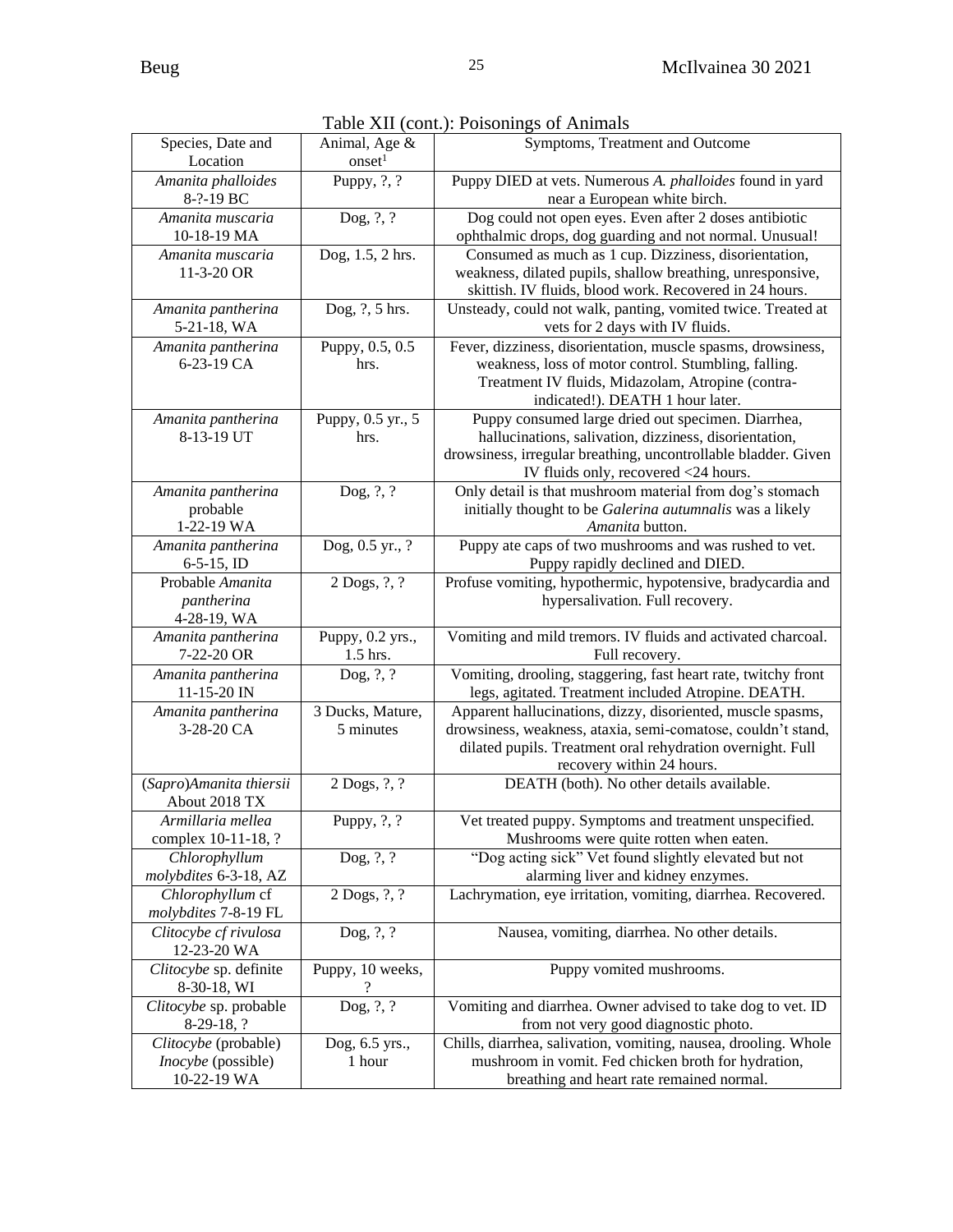|                                            |                                     | rable Art (Cont.). I disolings of Allmais                                                                                                                                                |
|--------------------------------------------|-------------------------------------|------------------------------------------------------------------------------------------------------------------------------------------------------------------------------------------|
| Species, Date and<br>Location              | Animal, Age &<br>onset <sup>1</sup> | Symptoms, Treatment and Outcome                                                                                                                                                          |
| Clitocybe sp.<br>10-21-20 NC               | Dog, ?, ?                           | "Not doing well". No details. Symptoms consistent with<br>muscarine.                                                                                                                     |
| Clitocybe species<br>11-8-20 SC            | 3 Dogs, ?, 1 hour                   | Intense salivation, diarrhea that turned bloody, vomiting.<br>DEATH (one dog). IV fluids and oxygen (one dog).                                                                           |
| Coprinellus micaceus<br>group, 4-20-18, WA | Dog, ?, ?                           | Significant abdominal pain. Note: dog presumed, but not<br>stated, could have been a cat but unlikely                                                                                    |
| Entoloma sp.<br>9-15-19 NY                 | Puppy, 0.3,<br>16 hrs.              | Consumed 1/2 mushroom, pieces in vomit. Diarrhea,<br>salivation, vomiting, nausea, lethargic, stomach gurgling,<br>drooling. Vet administered anti-nausea med.                           |
| Gyromitra esculenta<br>4-13-20 WA          | Dog, ?, ?                           | Dog sick at vets. No details.                                                                                                                                                            |
| Gyromitra esculenta<br>4-4-20 WA           | Dog, 7, 3 hrs.                      | Consumed 3-5 specimens. Vomiting, shaking/trembling,<br>labored breathing. Numerous interventions including blood<br>and plasma transfusions. Kidneys failed, DEATH.                     |
| Inocybe species<br>$2 - ? - 18$ , DC       | Dog, ?, ?                           | Death? Of a miniature Doberman.                                                                                                                                                          |
| Inocybe sp.<br>10-2-20 MD                  | Dog, 1.75, 4 hrs.                   | Consumed 1-2 whole mushrooms. Diarrhea, vomiting.<br>Diagnosis acute hemorrhagic diarrhea syndrome. IV fluids<br>and other meds. No improvement.                                         |
| Inocybe species<br>11-19-19 OR             | Puppy, 0.5 yrs.,<br>$0.5$ hrs.      | Excessive drooling. Treated with IV fluids and anti-nausea<br>meds.                                                                                                                      |
| Inocybe sp.<br>11-28-19 GA                 | Dog, ?, ?                           | Typical muscarinic symptoms including gastrointestinal<br>distress, bradycardia, hypotension.                                                                                            |
| Inocybe sp.<br>5-31-18, WY                 | Dog, ?, ?                           | Muscarinic symptoms plus arched back, excessive<br>vocalization at vet's office.                                                                                                         |
| Inocybe pudica group<br>$11-23-18, ?$      | Dog, ?, 0.25 hrs.                   | Rapid onset of vomiting and diarrhea. Rapid recovery at<br>veterinarian. Treatment unknown. Few details.                                                                                 |
| Inocybe sp.<br>8-12-20 ND                  | Dog, 4.5, 18 hrs.                   | Consumed 1-2 whole mushrooms. Salivation, very agitated,<br>unsettled. Successfully treated with Atropine.                                                                               |
| Inocybe sp.<br>7-22-20 ID                  | Dog, $3, 4$ hrs.                    | Diarrhea, salivation, vomiting, nausea, and tachypnea.<br>Treatment SQ fluids, Maropitant, Prilosec. Diarrhea resolved<br>in 12 hrs., salivation in 48 hrs.                              |
| Inocybe sp.<br>8-9-20 MN                   | Puppy, 0.2 yr.,<br>$2$ hrs.         | Consumed 5-6 bites. Chills, diarrhea, salivation, sweating,<br>muscle spasms, drowsiness, weakness, tears, clear liquid from<br>nose, tremors. Treatment IV fluids and unspecified meds. |
| Laccaria sp.<br>10-12-19 OR                | Dog, 2, 5 hrs.                      | Vomited three times, nausea after consuming several<br>mushrooms. Given liquid charcoal then anti-nausea shot.                                                                           |
| Lepiota subincarnata<br>10-4-18 BC         | Puppy, ?, ?                         | Puppy consumed small mushrooms in yard. Severe vomiting,<br>diarrhea. Elevated liver enzymes, liver damage. Apparently<br>recovered.                                                     |
| Lepista (Clitocybe)<br>nuda 9-6-19, TX     | Dog, ?, ?                           | Bloody diarrhea, vomiting                                                                                                                                                                |
| Leucocoprinus<br>birnbaumii 8-26-18, CA    | Dog, 4, ?                           | Dog consumed 2-3 caps. Dizziness, disorientation, vomiting,<br>drowsiness, nausea, weakness. Vomiting was induced.                                                                       |
| Lycoperdon foetidum<br>6-23-18, WA or OR   | Dog, ?, ?                           | Vomiting                                                                                                                                                                                 |
| Old puffball<br>12-01-18, GA               | Puppy                               | Respiratory distress and tremors from a lung full of spores.<br>No follow-up details.                                                                                                    |

Table XII (cont.): Poisonings of Animals